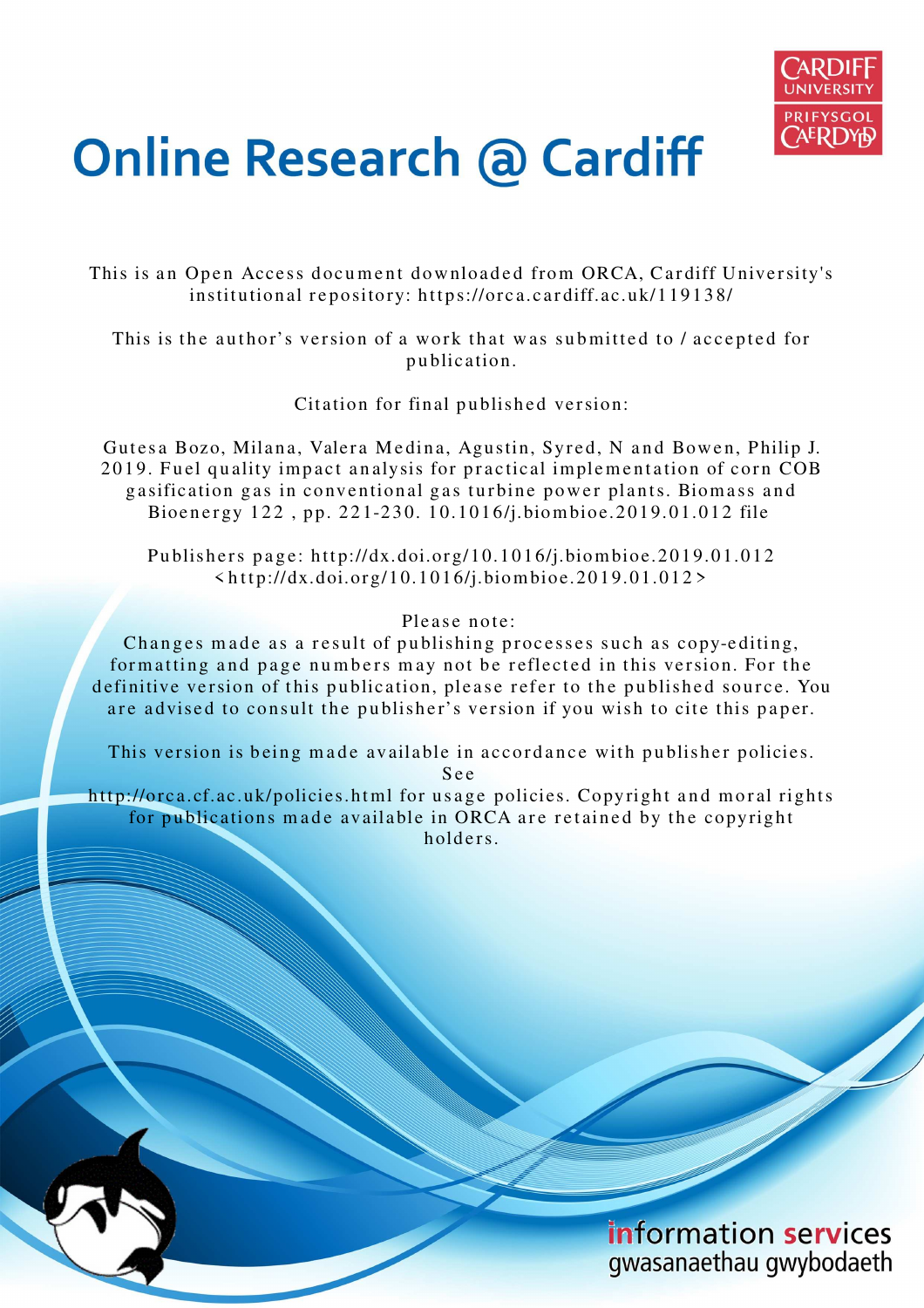## **FUEL QUALITY IMPACT ANALYSIS FOR IMPLEMENTATION OF CORN COB GASIFICATION GAS IN**

## **CONVENTIONAL GAS TURBINE POWER PLANTS**

Milana Guteša<sup>a1</sup>, Agustin Valera-Medina<sup>b</sup>, Nick Syred<sup>b</sup>, Philip J Bowen<sup>b</sup>

<sup>a</sup>Educons University, Vojvode Putnika 85-87, 21 208 Sremska Kamenica, Serbia

<sup>b</sup> Cardiff School of Engineering, Queen's Buildings, 14-17 The Parade, Cardiff, Wales, UK, CF24 3AA

#### **Abstract**

Implementation of alternative fuels in gas turbine facilities is a challenging step towards cleaner and more responsible energy production. Despite numerous technical, economical and legal obstacles, possibilities for partial or complete substitution of fossil fuels are still subject of 10 profound research. From all possible solutions, one with high acceptance is the symbiosis of existing gas turbine technologies and new ways of waste biomass energy utilization through firing or co – firing of biomass gasification gas. Therefore, the implementation of corn cob gasification gas with CO<sub>2</sub> recirculation in gas turbines is analyzed in this paper. The followed methodology approaches this solution through two different scenarios each with 5 different cases. In the first 15 scenario fuel mass flows are kept constant regardless of the fuel quality change consequence of the corn cob gas share, while in the second scenario fuel volume flows are assumed constant. Impact of fuel composition changes on combustion product characteristics was analyzed using CHEMKIN PRO with GRI–Mech 3.0. Finally, fuel quality impacts on a gas turbine power plant performance are analyzed using a mathematical model that enables the simulation of a 3.9 MW

<sup>1</sup> Corresponding author

j

**Formatted:** English (United States)

email addresses: milanagutesha@gmail.com (Guteša M.), valeramedinaA1@cardiff.ac.uk (Valera-Medina A.), syredn@cardiff.ac.uk (Syred N.), bowenpj@cardiff.ac.uk (Bowen P.)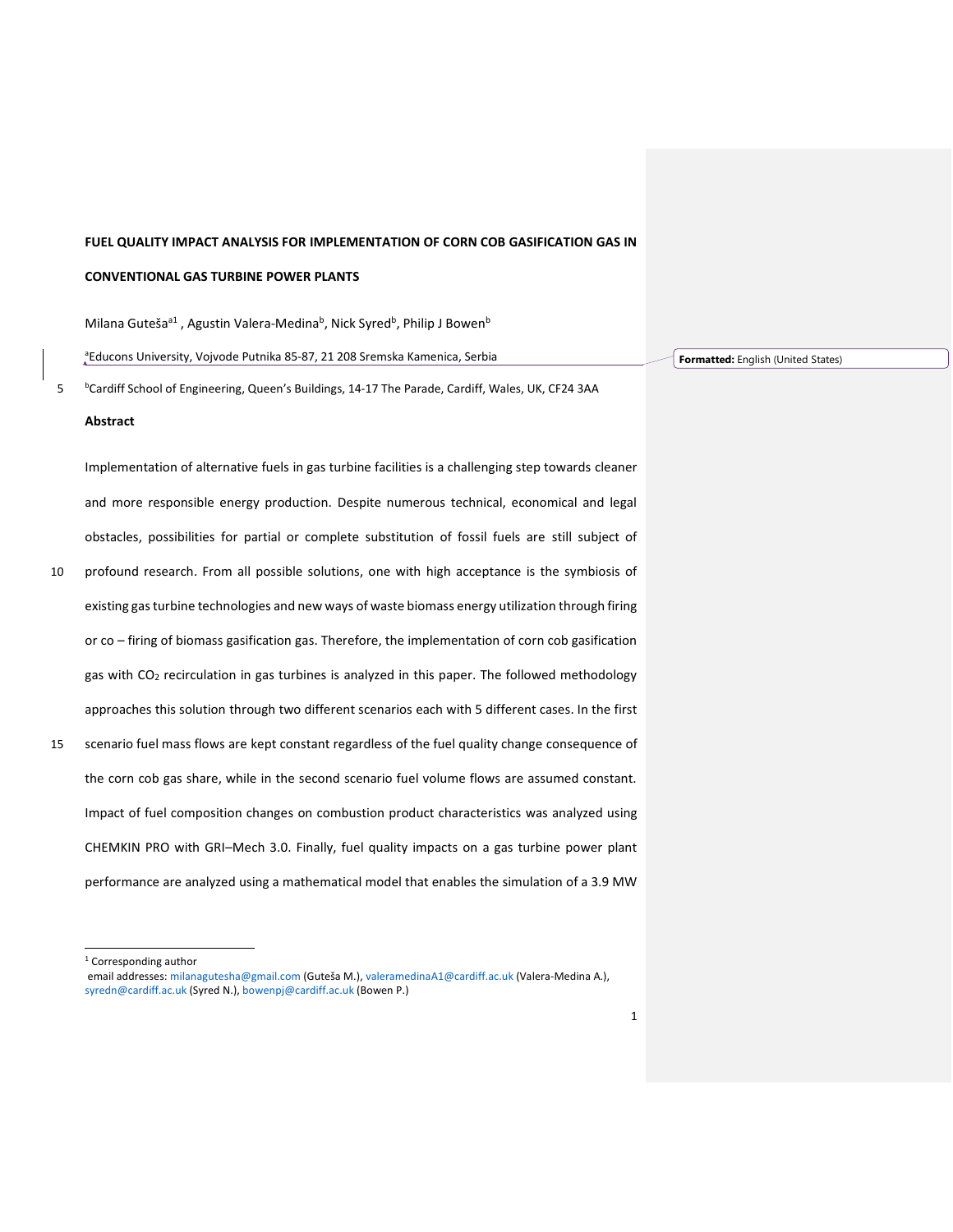20 experimentally correlated gas turbine. The results show that utilization of corn cob gasification gas is possible through co-firing with natural gas with acceptable values without modification of the fuel system or gas turbine.

**Key words:** gas turbine, gasification, bioenergy, simulation, biomass

#### **1. Introduction**

- 25 Biomass for energy production is a promising alternative source that is underused in many developing agricultural regions [1]. In most cases, it is obtained from industrial and/or agricultural waste, thus providing an energy source at acceptable costs. On the other hand, biomass usage for energy production is an effective way of reducing both fossil fuels consumption and energy dependence, especially in energy struggling countries.
- 30 Implementation of biomass gasification gas for large power generation, i.e. gas turbine facilities, can provide a useful end of biomass as a secondary energy source that can be implemented in different energy consumption sectors [1, 2]. In addition, biomass based electricity production has considerable impacts on the environment by allowing the reduction of atmospheric emissions of greenhouse gases (GHGs) when compared to conventional electricity production. According to 35 all mentioned advantages, gasification of biomass and implementation of produced gas
- represents a promising solution for sustainable development while ensuring local environment protection improvements.

However, there are significant technical, economical and legal disadvantages of biomass gasification gas implementation in developing regions. Technological disadvantages are reflected 40 in the great variety of calorific values of the produced gases, different to those calorific values of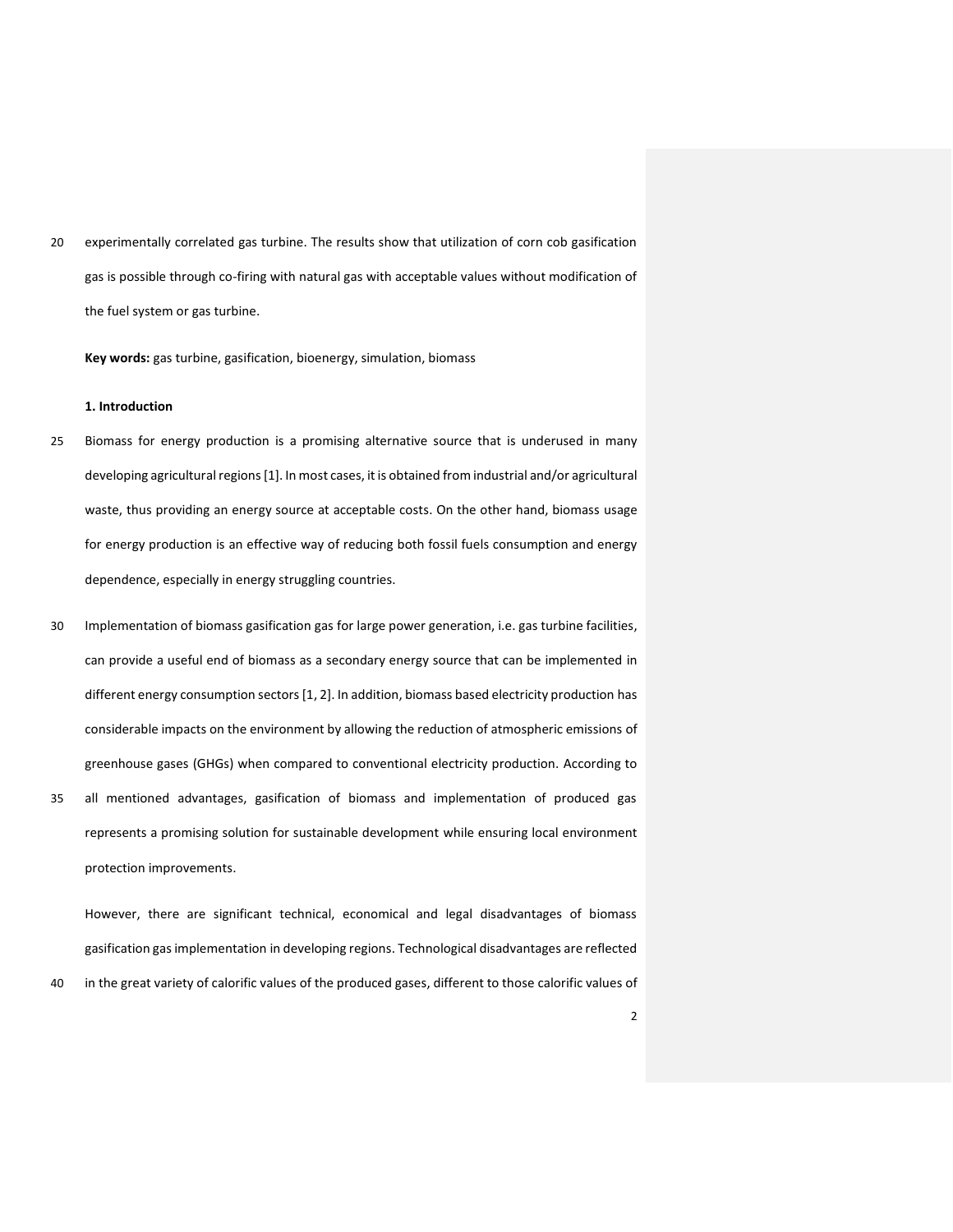natural gas for which gas turbine power plants are designed. Biomass gasification gas, with low methane content, represents a low calorific gas that is not suitable for direct utilization in gas turbine plants. Thus, a promising solution is to introduce biomass gasification gas through cofiring with natural gas. In addition, this solution has positive effects on  $CO<sub>2</sub>$  reduction, better than

45 facilities for CO2 capture and storage [3].

Moreover, variation of fuel heating values by dilution of natural gas with CO<sub>2</sub> and/or N<sub>2</sub> shows a decrease of  $NO<sub>x</sub>$  concentrations in the combustion products [4], setting a technology with low emissions and some energy recovery. Biomass and biomass – natural gas combined cycles have been investigated with various working fluids and various working cycles [5 - 7] showing different,

50 highly potential possibilities of biomass application in gas turbine power plants.

Nevertheless, this solution also presents great challenges for researchers as well as for turbine designers. Implementation of a gas with different calorific value than natural gas in gas turbine equipment could cause operational irregularities. These irregularities could be eliminated by applying appropriate gas turbine modifications which may cause certain energy transformation 55 effects [8]. Effects of fuel calorific value changes could also be decreased by using partial fuel substitution through co – firing of low calorific gas with natural gas [9 - 11]. However, the most

common effect of fuel substitution is a decrease of gas turbine plant efficiency due to decreased amounts of methane in the low calorific gas compared to natural gas [12], therefore the turbine is operating in off – designed regimes. Herein, careful analysis is required before implementing 60 the use of these gases with natural gas. Promising research shows that the use of biomass gas with 6 MJ/Nm<sup>3</sup> calorific value in mixtures of  $35 - 50%$  (vol) with natural gas do not need significant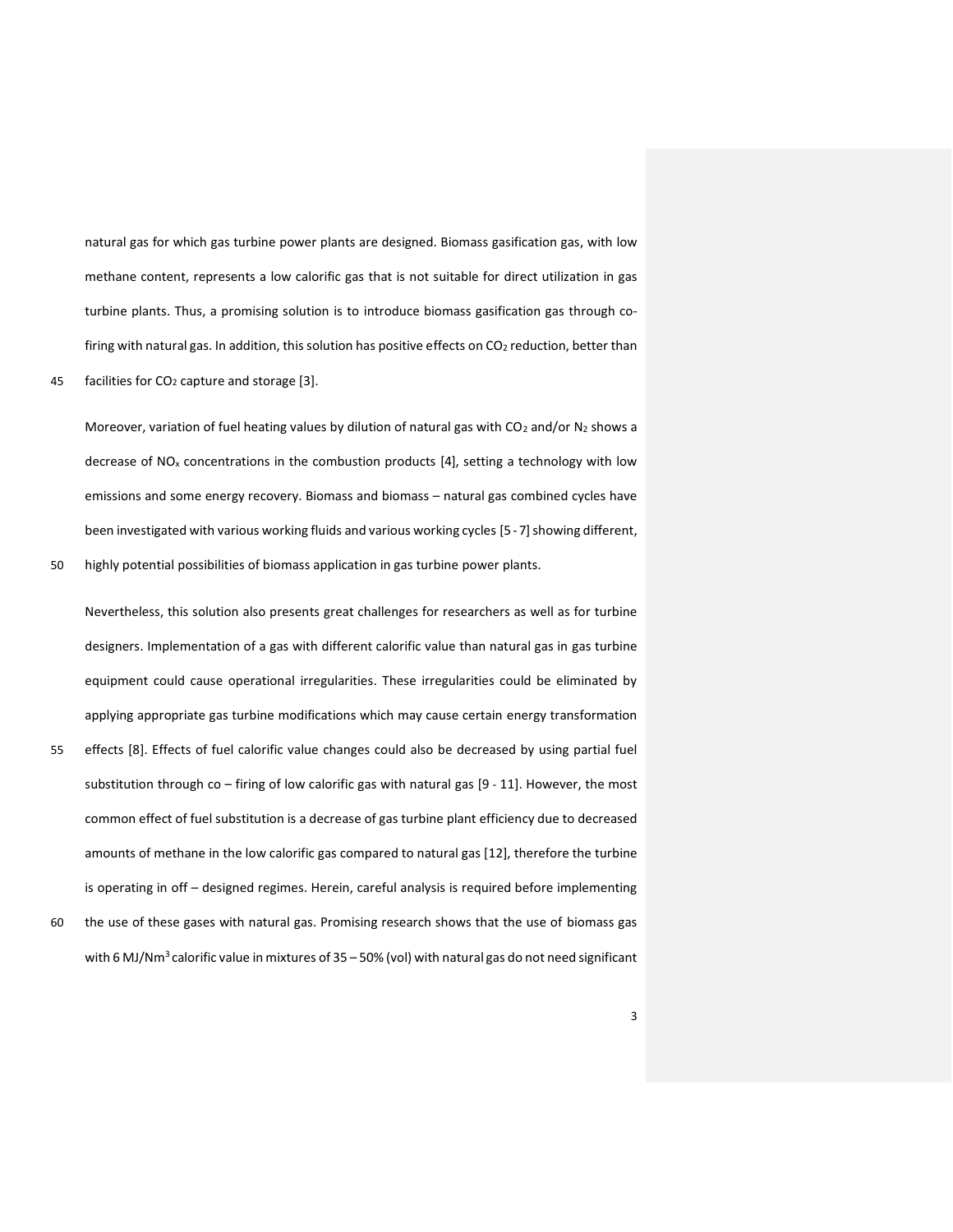modifications of the gas turbine system [13]. Therefore, progression and implementation of this concept can be pursued as long as good understanding of the potential thermodynamic and operational impacts of a new blend in a power cycle intended for the conversion are achieved.

65 For such an aim, performance of gas turbine power plants when co – firing low calorific gas with natural gas can be analyzed through mathematical modeling [14] due to the high flexibility and wide stability range of gas turbines.

Regarding biomass feedstock, the alternatives are vast particularly in farming areas located in developing countries. Special interest can be found in the large quantities of waste biomass 70 obtained from the production processes of products harvested for human consumption. Amongst them, corn is one of the largest agricultural products worldwide, thus the use of corn cob has a great potential for gasification processes.

Therefore, this work seeks to establish the parameters for the study and implementation of corn cob gasification gas as additive of methane for gas turbine power applications, providing valuable 75 information for the use of the resource, thus ensuring higher environmental and economic benefits are achieved by future users of this concept.

#### **2. Material and methods**

#### *2.1. Mathematical Model*

A new mathematical model was developed to understand the impacts of different corn cob 80 gasification gas blends. The model was initially calibrated and used in other works [15, 16]. Model development and validation are presented in detail [17].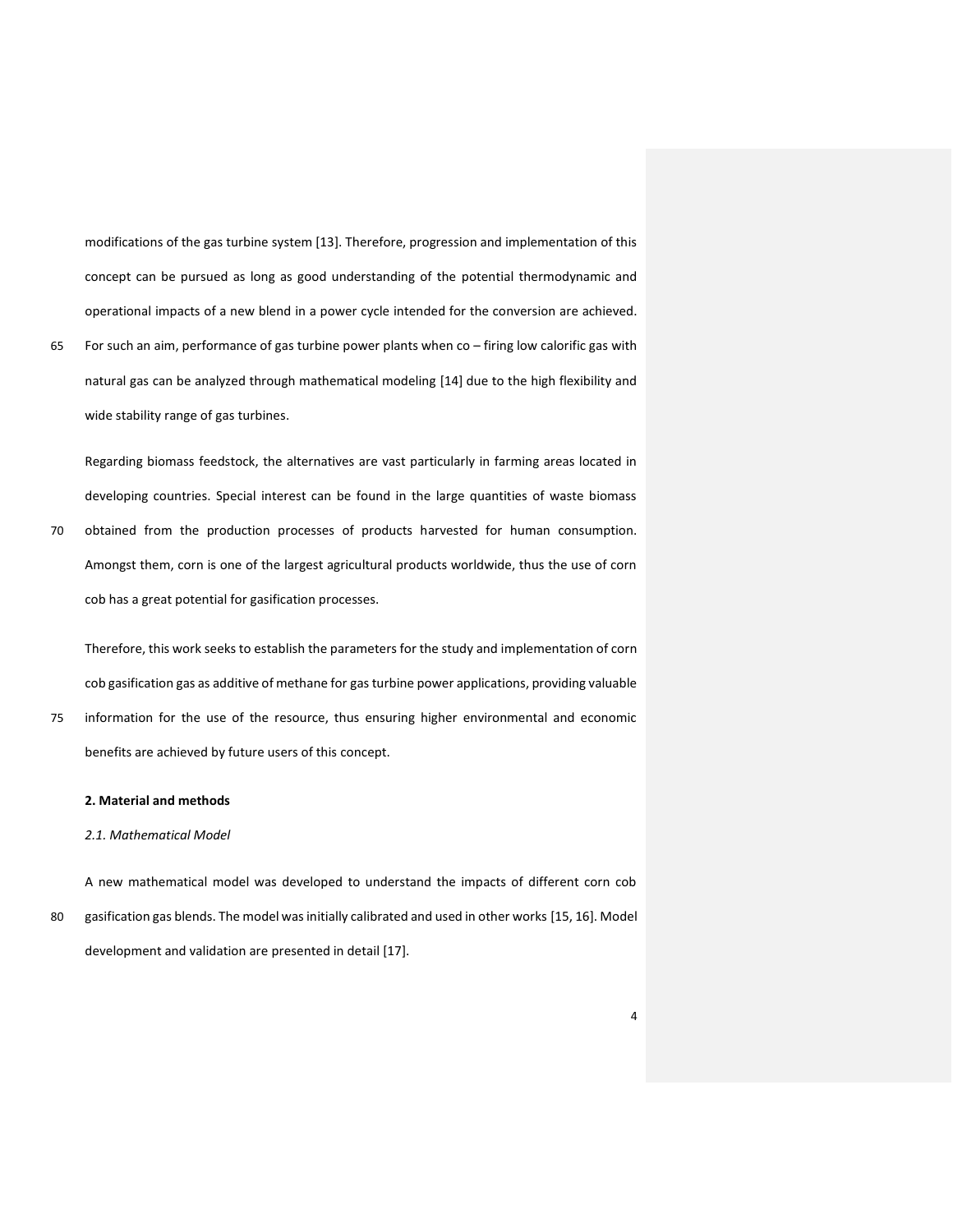An applied mathematical model that considers the processes of non-adiabatic expansion and cooling in the turbine as a whole is used in this work. The basic assumption of the method is the continual distribution of the cooling air along the gas turbine, with the computation of the 85 expansion process of the combustion gases and cooling air separately. This method was selected as the 'reference method' [18].

Verification of the mathematical model was based on the comparison of model predictions against the manufacturer's data for a reference gas turbine [19]. For the model, it was necessary to make some adjustments for correspondence to the actual gas turbine plant [19]. The first 90 adjustment of the base model is the introduction of water vapor impacts through the ratio of water vapor and fuel mass flow rates at the combustion chamber inlet,  $\alpha$ , as well as the water vapor enthalpy difference, applied in equations (3), (4) and (5).

The enhanced version of the mathematical model considers the variation of the turbine polytropic efficiency due to operational regime changes. Variation of the polytropic efficiency 95 due to operational regime changes is not analyzed sufficiently to date. Drawing upon preliminary analyses and comparison with reference data, it was concluded that the assumption of a constant polytropic efficiency regardless operating regime change needed to be replaced. Mass flow rates changes of combustion products through the gas turbine results in 'off–design' operation, and hence variation of the turbine polytropic efficiency. Therefore, the second adjustment of the base 100 model was the introduction of the variable polytropic gas turbine efficiency, as a function of the combustion products mass flow rate, consistent with the gas turbine plant reference data, equation (7). Equation (7) shows acceptable accuracy for the reference gas turbine [19] using the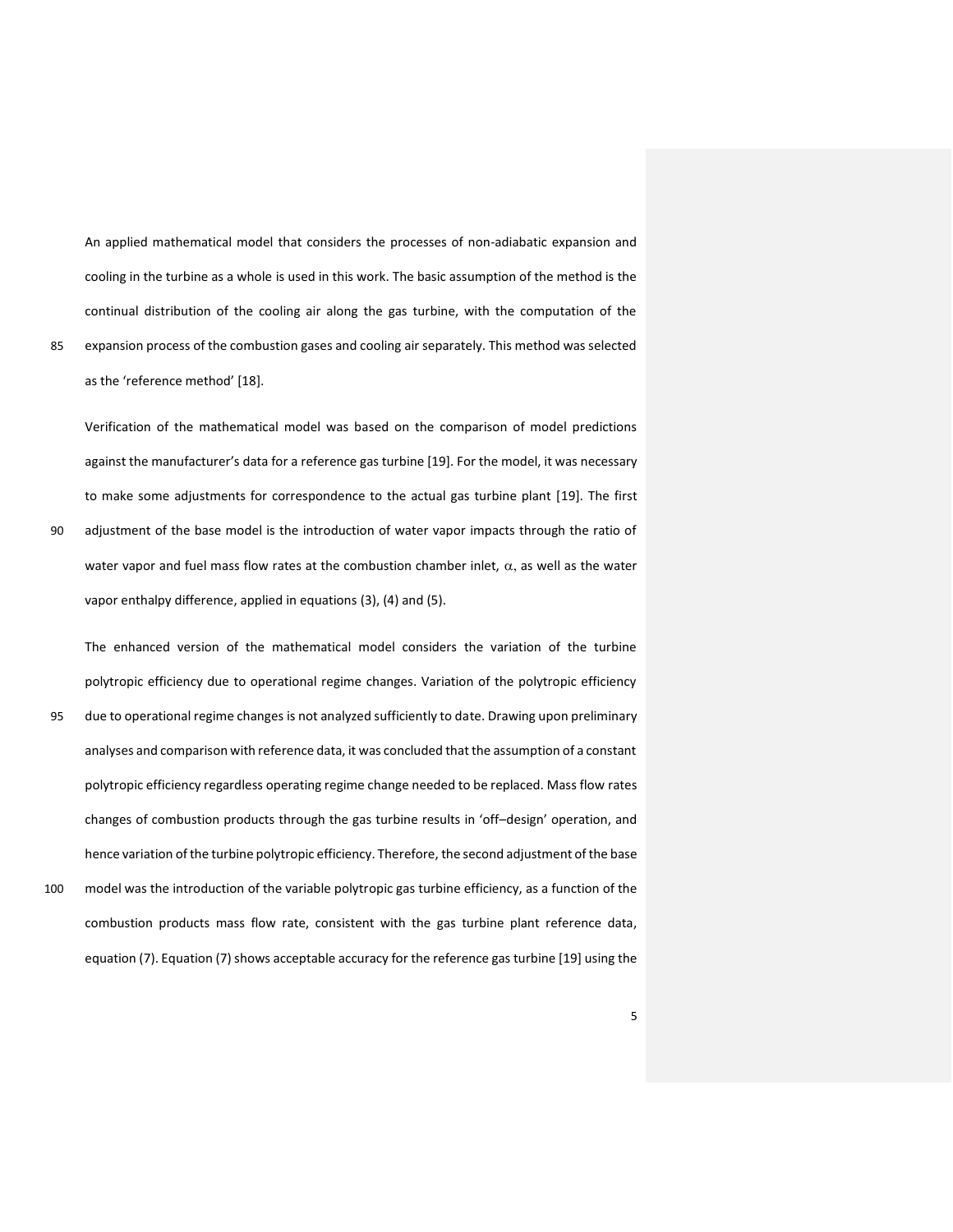following coefficient values  $k_1 = -1.0372$ ,  $k_2 = 32.179$  and  $k_3 = -248.68$ . It is recognized that application of this polytropic efficiency equation to different gas turbine types should be

105 further analyzed.

From previous studies, opinion is divided concerning the introduction of fuel enthalpy in the combustion chamber energy balance. For instance, the referenced mathematical method [18] does not consider fuel enthalpy, while other authors [20] consider fuel enthalpy as an important part of the combustion chamber energy balance. Therefore, to better understand the influence 110 of fuel enthalpy, it was introduced into the mathematical model for simulation of the flow behavior, heat transfer and energy transformation as a third adjustment, applied in equations (3), (4) and (5).

Specific work of compression is calculated by following equation:

$$
L_C = c_{p_{air}} \Big|_1^2 \cdot T_1 \cdot \left( \Pi_C \frac{\frac{1}{\eta_{pc}} \cdot \frac{R_{air}}{c_{p_{air}}}}{\frac{1}{\eta_{pc}} - 1} - 1 \right) \tag{1}
$$

where  $c_{p_{air}}$  $\Big|_1$ 115 where  $c_{p_{air}}\Big|^2$  is the averaged value of specific heat of air through the compression [kJ/kgK],  $T_1$ is the air temperature at the compressor inlet [K],  $\Pi_c$  is the compressor pressure ratio [-],  $\eta_{pC}$  is the polytropic efficiency of the compressor [-],  $R_{air}$  the universal gas constant for air [kJ/kgK].

Temperature of air at the compressor outlet:

$$
T_{2t} = T_1 \cdot \Pi_C \frac{\frac{1}{n_p c_{c_{p_{air}}}}}{\left| \frac{1}{n_p c_{c_{p_{air}}}} \right|^2} \tag{2}
$$

120 Specific heats of air and combustion products are calculated by [21].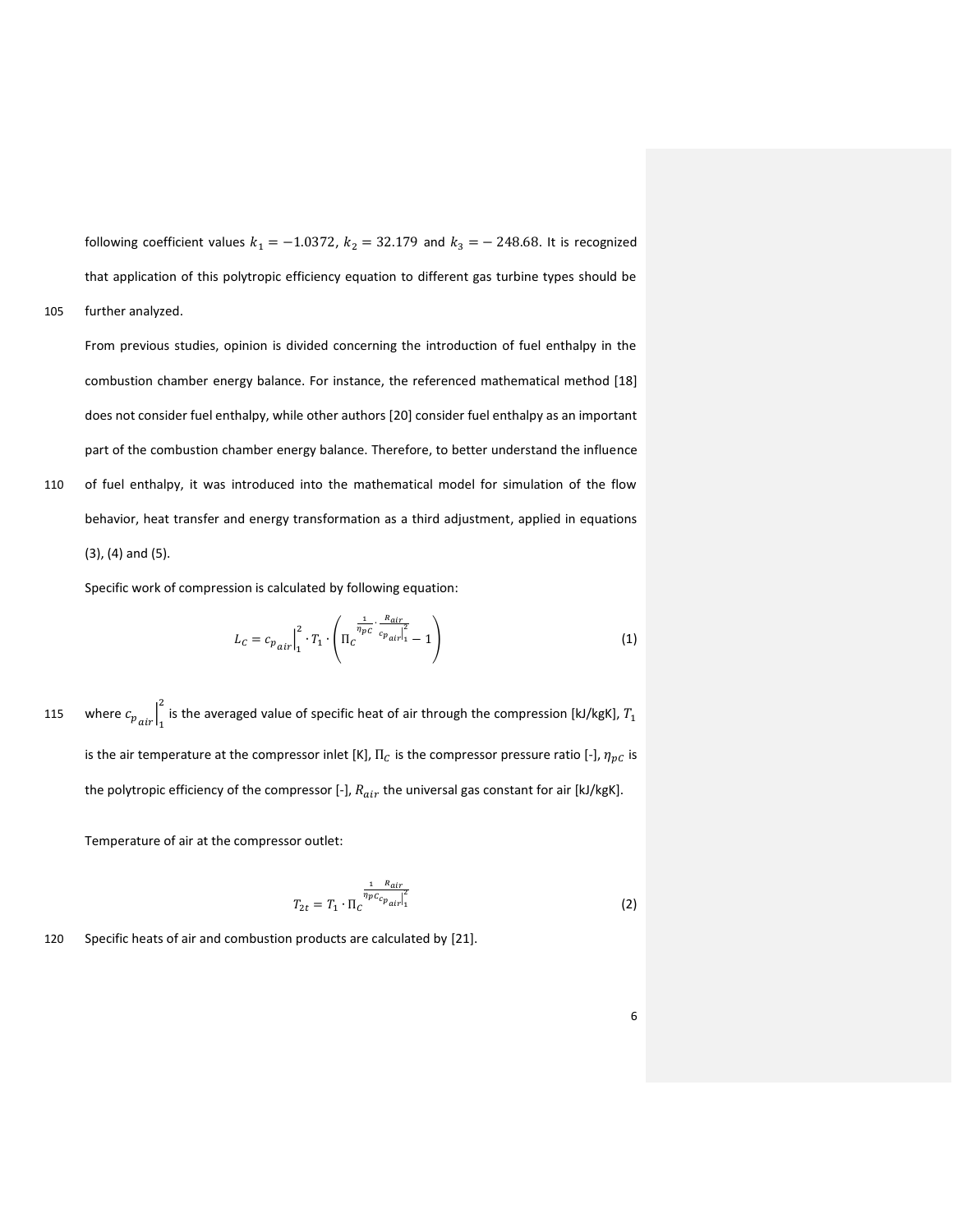Coefficient b is fuel mass flow relative to air mass flow at the combustion chamber inlet [-], and it is calculated by the following equation:

$$
b = \frac{m_{fuel}}{m_2} = \frac{c_{p_{cp}}\Big|_1^3 \cdot (T_{3t} - T_1) - c_{p_{air}}\Big|_1^2 \cdot (T_{2t} - T_1)}{n_{CC} \cdot (LHV + h_{fuel}) - c_{p_{cp}}\Big|_1^3 \cdot (T_{3t} - T_1) \cdot (1 + \alpha) - \alpha \cdot (h_{CC2} - h_{CC1})}
$$
(3)

where  $\dot{m}_{fuel}$  is a fuel mass flow [kg/s],  $\dot{m}_2$  is the air mass flow at the compressor outlet [kg/s],  $\left.c_p\right|_1$ 125  $c_{p_{cp}}\Big|^3$  is the averaged value of combustion products specific heat [kJ/kgK],  $T_{3t}$  is the combustion products temperature at the turbine inlet [K],  $\eta_{cc}$  is the efficiency of a combustion chamber [-],  $LHV$  is the lower heating value [kJ/kg],  $h_{fuel}$  is the specific enthalpy of fuel at combustion chamber inlet [kJ/kg],  $h_{cc1}$  is the enthalpy of water vapor at the combustion chamber inlet [kJ/kg],  $h_{CC2}$  is the enthalpy of water vapor at the combustion chamber outlet [kJ/kg].

130 The specific work of the expansion in a gas turbine is calculated as:

$$
L_T = c_{p_{cp-air}} \Big|_{3}^{4} \cdot \frac{(1 - z - r_{air}) \cdot (1 + b \cdot (1 + \alpha)) \cdot T_{3t} + r_{air} \cdot M \cdot T_{2t}}{(1 - z - r_{air}) \cdot (1 + b \cdot (1 + \alpha)) + r_{air}} \cdot \left(1 - \prod_T \frac{n_{cp - air} \cdot (3 - 4)}{c_{p_{cp-air}} \cdot 1} \right)
$$
(4)

where  $c_{p_{cp-air}}$  $\frac{4}{s}$  is the averaged value of gas specific heat through the expansion [kJ/kgK], z is air mass flow for sealing relative to air mass flow at the compressor inlet  $[-]$ ,  $r_{air}$  is cooling air mass flow specified to compressor inlet mass flow [-], M is the cooling air distribution factor [-], 135  $\Pi_T$  is the turbine pressure ratio [-],  $\eta_{pT}$  is the polytropic efficiency of a turbine [-],  $R_{cp-air(3-4)}$  is the universal gas constant through expansion [kJ/kgK].

Supplied heat equation is formed from combustion chamber energy balance: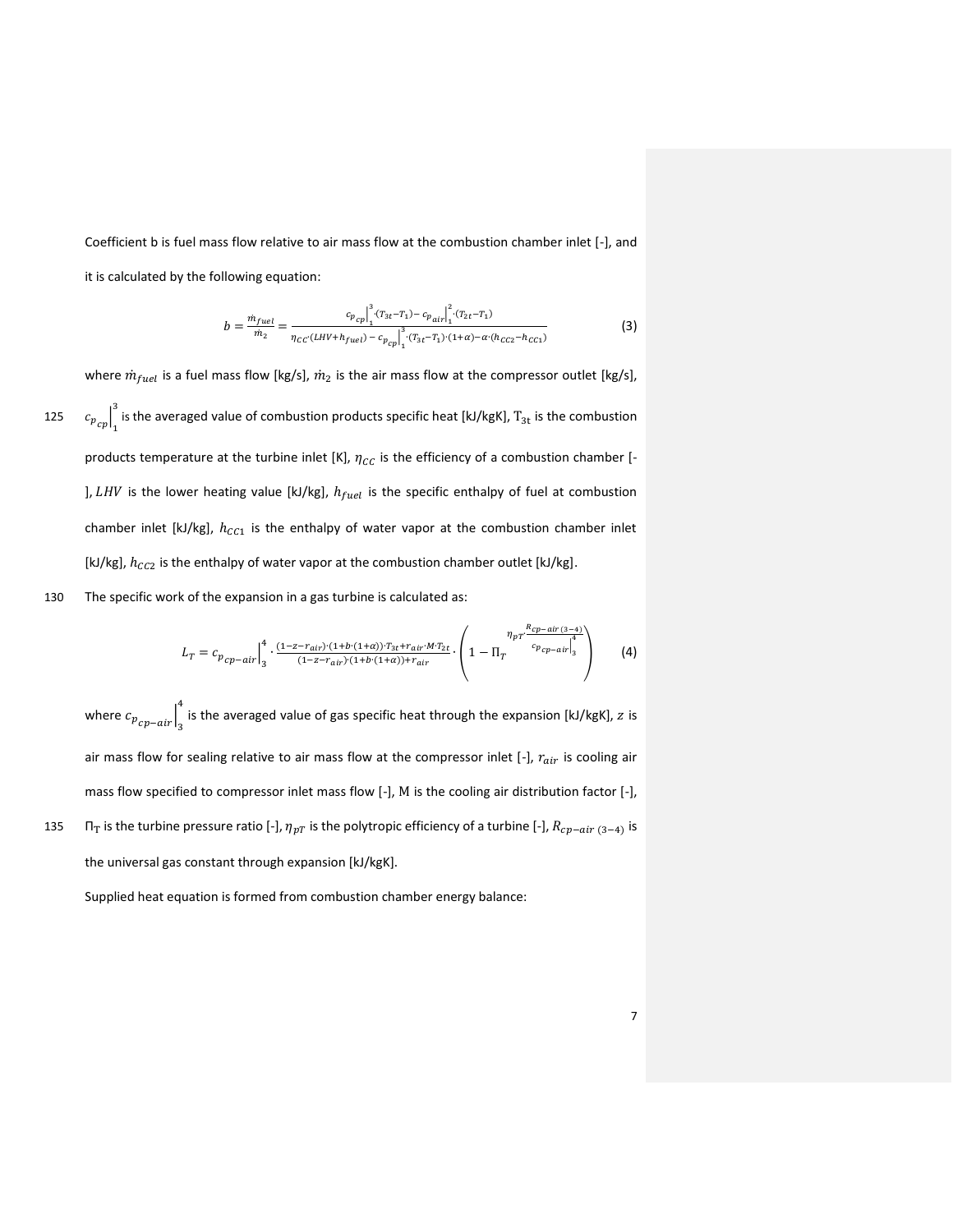$$
q_{sup} = \frac{1}{\eta_{cc}} \left[ (1 - z - r_{air}) \cdot (1 + b \cdot (1 + \alpha)) \cdot c_{p_{cp}} \right]_{0}^{3} \cdot (T_{3t} - T_{0}) - (1 - z - r_{air}) \cdot c_{p_{air}} \Big|_{0}^{2} \cdot (T_{2t} - T_{0}) - \alpha \cdot b \cdot (1 - z - r_{air}) \cdot (h_{CC2} - h_{CC1}) \Big| - b \cdot (1 - r_{air}) \cdot h_{fuel}
$$
\n
$$
(5)
$$

Finally, the efficiency of the entire gas turbine plant is defined as:

$$
\eta_{GTP} = \frac{(L_T - L_C)\eta_m}{q_{sup}}\tag{6}
$$

where  $\eta_m$  is the mechanical efficiency [-].

The variation of the polytropic gas turbine efficiency is calculated by the equation:

145 
$$
\eta_{pT} = k_1 \cdot \dot{m}_{cp}^2 + k_2 \cdot \dot{m}_{cp} - k_3
$$
 (7)

In the case when low calorific gases are introduced in the gas turbine combustion chamber, which is designed for natural gas combustion, it is necessary to introduce higher amounts of fuel to provide the required temperature of the combustion products at the turbine inlet. A limiting criterion for the increase of the fuel mass flow is the gas turbine geometry. When the gas turbine 150 mass flow rate reaches its maximum value, choking occurs. In this case, the turbine mass flow rate cannot be increased regardless of the decrease of the pressure behind the turbine stage, or at the turbine outlet. Thus, the maximum flow rate through a singular turbine stage is defined as a function of the gas state at the beginning of the expansion [12, 22-25]:

$$
\dot{M}_{max} = A_0 \cdot \sqrt{\kappa \cdot \left(\frac{2}{\kappa + 1}\right)^{\frac{\kappa + 1}{\kappa - 1}} \cdot p_{in} \cdot \rho_{in}}
$$
\n(9)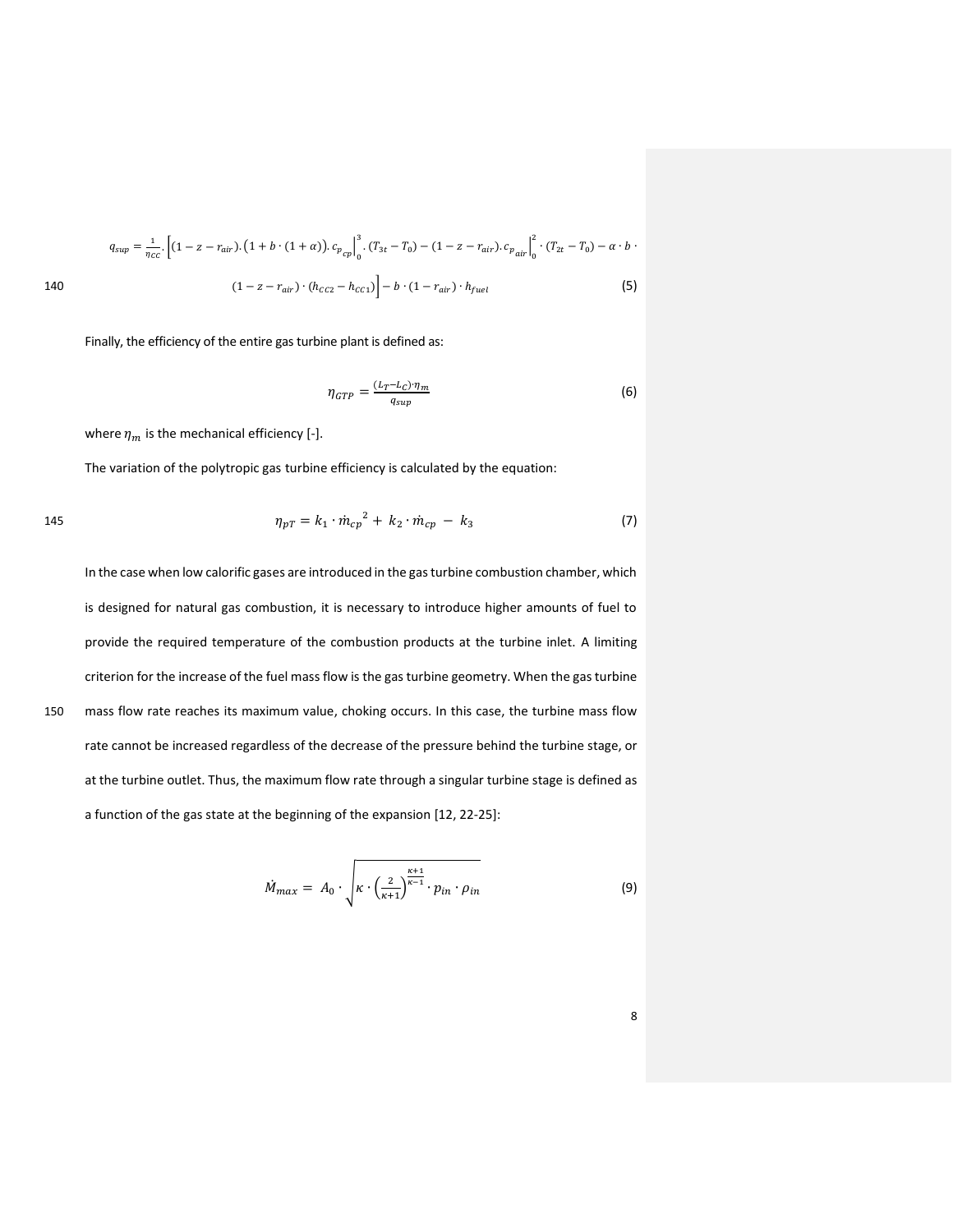155 Where  $A_0$  represents the nozzle cross - sectional area in the stationary vane  $[m^2]$ ,  $\kappa$  is the isentropic exponent [-],  $p_{in}$  is pressure [Pa] and  $\rho_{in}$  the combustion products density at the turbine stage inlet [kg/m<sup>3</sup>].

Finally, the fuel system propulsion is defined by two criteria, Wobbe index and fuel velocity. Gases with Wobbe Indices different to natural gas need modified configurations of the fuel 160 system including necessary nozzle pressure drops. WI is defined by the eq. 10 [26], where ±5% is quoted as the possible variation in WI that can be handled by standard fuel gas control systems without adjustments; however, in reference [27], that range is ±10%.

$$
WI = LHV/\sqrt{SG}
$$
 (10)

where  $SG$  is a specific gravity [-].

165 If the fuel mass flow is a known value, the the fuel velocity is calculated as:

$$
c_{fuel} = \frac{m_{fuel}}{\rho_{fuel} A_{fuel}}
$$
 (11)

where  $\rho_{fuel}$  is a density of analyzed fuel [kg/m<sup>3</sup>] and  $A_{fuel}$  is a fuel pipe cross - sectional area  $[m<sup>2</sup>]$ .

## *2.2. Model calibration*

170 Calculations undertaken using the mathematical model were based on analyses of the main parameters of a gas turbine plant running on 100% natural gas. The design operation regime was assessed with a 100% load, while the off-design operation regime was evaluated over a range of operating conditions (from 90% to 10% load). The model sensitivity to the following parameters was analysed: supplied heat, power, heat rate, gas turbine plant efficiency and temperature of 175 the combustion products at the gas turbine outlet. The parameters of the package - CX501E KB5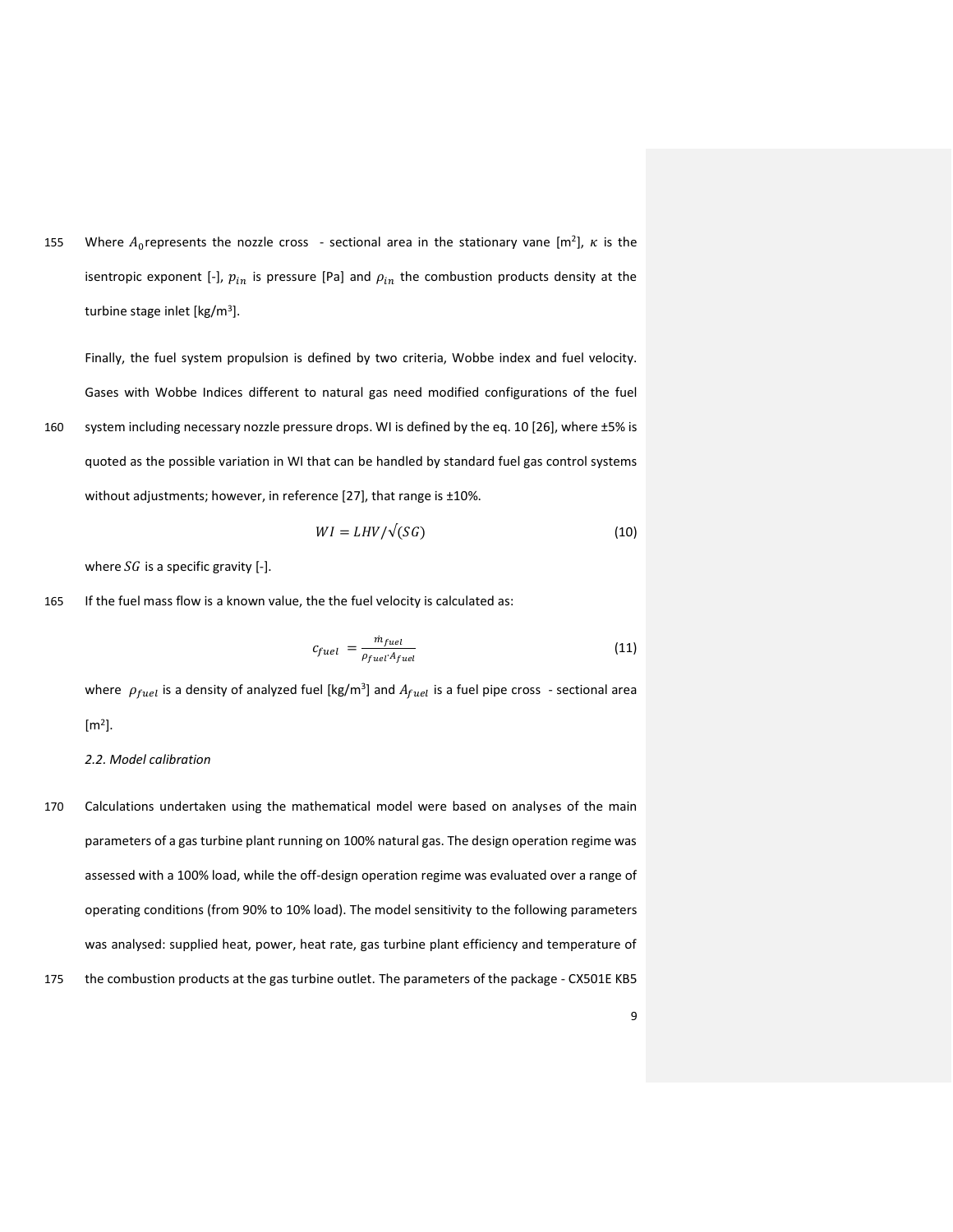Turbine with natural gas combustion were used for verification purposes. The engine employed as the prime mover in the Centrax Type CX501E-KB5 generator set is an aeroderivative engine based on a single-shaft design. An industrial Rolls-Royce Allison 501-KB5 gas turbine, used in the study, delivers more than 3,900 kWe with an exhaust temperature of 550°C. Measurements were 180 undertaken with natural gas (i.e. LHV = 47,497 kJ/kg at 15°C). The water vapor mass flowrate and fuel mass flowrate ratio at the entrance of the combustion chamber was set at 0.4 kg/kg.

Results showed good correlation between the numerical cycle and the manufacturer results, Fig. 1, with acceptable relative error for the analyzed parameters: supplied heat 0.26%, generated power 0.27%, heat rate 0.22%, gas turbine outlet temperature 1.74% and gas turbine plant 185 efficiency of 0.18%.





This model has been also used successfully to simulate extravagant conditions using OXYFUEL combustion with methane as a fuel (OF) and Argon/CO2/Water vapor as working fluids 190 (CARSOXY) [15, 16]. It must be emphasized that the rationale behind the development of this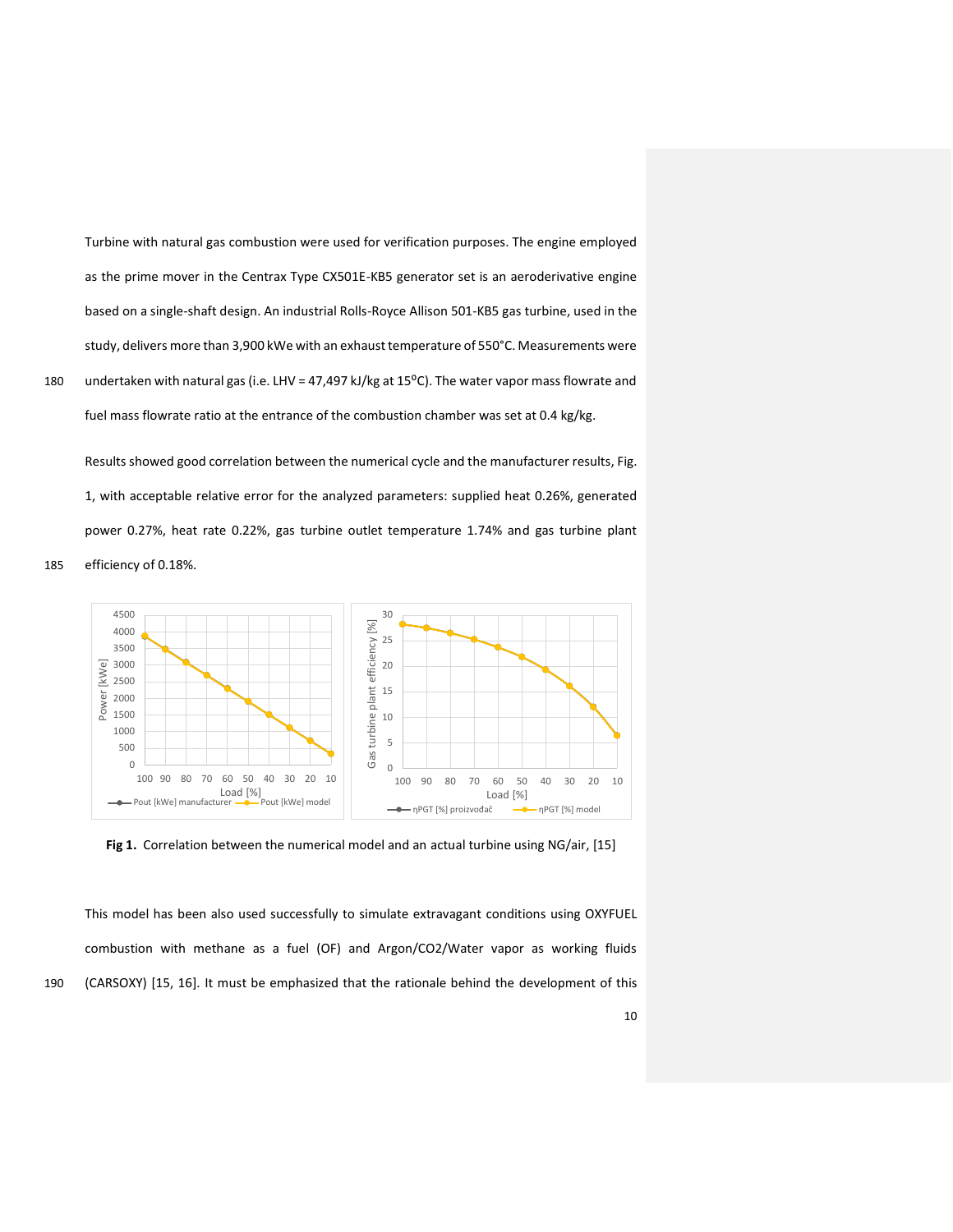model was to evaluate the potential use of more complex blends, such as corn cob gasification gas combined with methane.

#### 2.3. *Corn cob gasification gas combustion modelling*

195 In order to determine the combustion products from the use of corn cob gasification gas, initial analyses using CHEMKIN – PRO were conducted using the reaction chemical model GRI–Mech 3.0 [28 – 30]. The results were then used for the numerical model of a gas turbine running with corn cob gasification gas.

For all conditions, a hybrid Perfectly Stirred Reactor-Plug Flow Reactor (PSR-PFR) network was 200 employed, which is commonly used to simulate mixing and flow characteristics in gas turbine combustor networks [31]. The reactor configuration consists of two clusters; the first cluster is a Perfectly Stirred Reactor (PSR), in which three distinct zones are applied; a mixing zone where fuel is partly premixed, a flame region directly connected to the former and the central recirculation zone (CRZ) where the products are recirculated [15,16]. Recirculation in the first 205 cluster is set at 20% of the product gases, which is approximated from previous experimental campaigns using similar burners [32 - 34]. A Plug Flow Reactor (PFR) represents the second cluster used for post-flame operation along a 0.1m duct [35]. This hybrid PSR- PFR network was

used to simulate the combustion of determined blends in a gas turbine combustor, Fig. 2.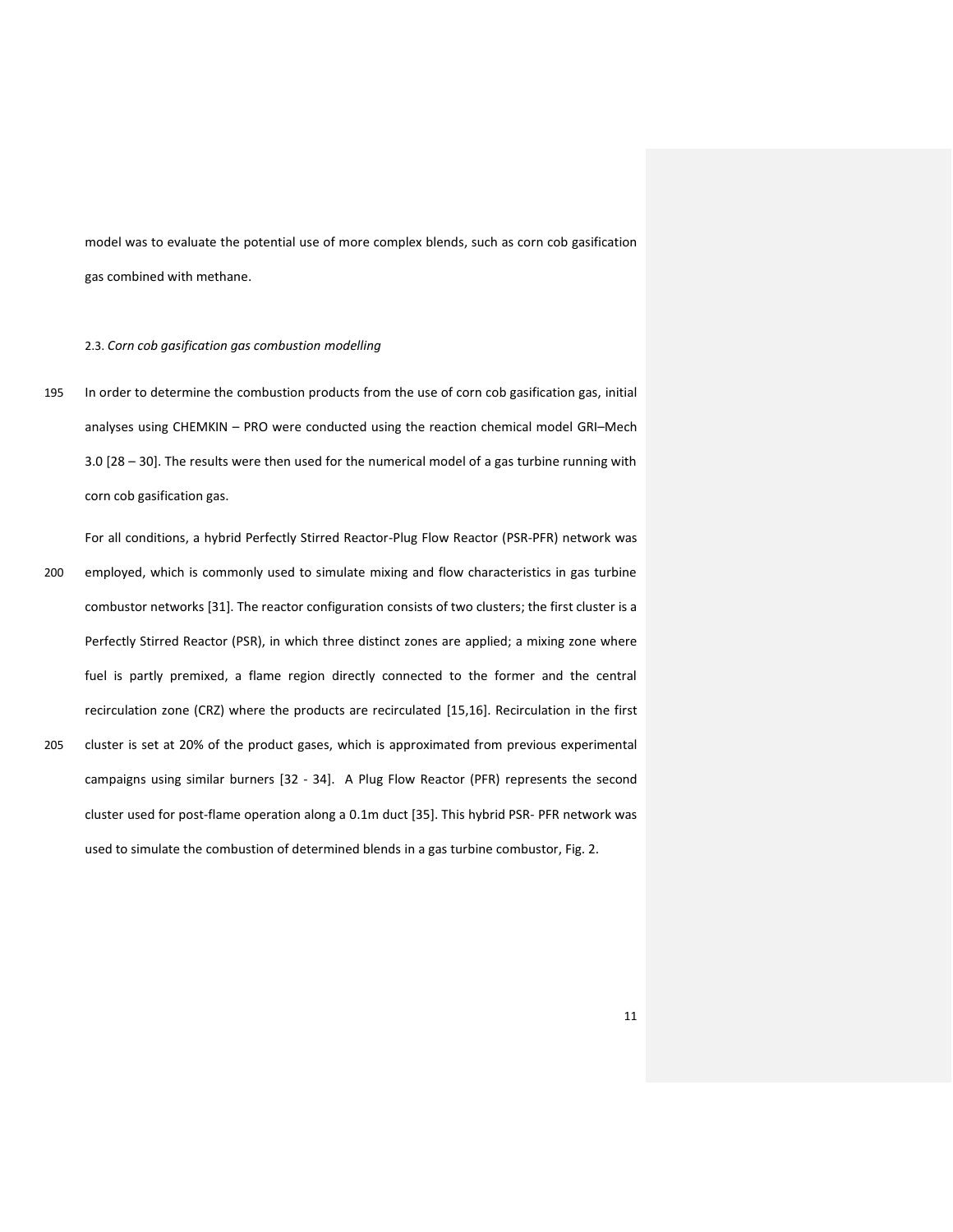

**Fig 2.** PSR-PFR Schematic

The combustion numerical simulation was performed for two scenarios; 1) the fuel mass flow was maintained constant for all cases; 2) fuel volume flow is maintained constant for all cases. Due to blend composition changes, the density of the blends also changes causing an increase of 215 mass flow if the volume flow is maintained constant. Therefore, the second scenario requires higher amounts of fuel in the combustion chamber, thus causing changes in the combustion products composition and energy parameters.

## *2.4. Fuel Selection*

Corn cob gasification gas obtained experimentally [1] was considered for this work. The analyzed 220 gas has a low methane share (about 2%) and low calorific value; therefore it is defined as a low calorific gas, Table 1.

**Table 1.** *Gas composition obtained by simulation of downdraft corn cob gasification, [1]*

|         | N <sub>2</sub> | CO <sub>2</sub> | <b>CO</b> | H <sub>2</sub> | $CH4*$ | H <sub>2</sub> O | <b>LHV</b>  | <b>LHV</b> |
|---------|----------------|-----------------|-----------|----------------|--------|------------------|-------------|------------|
|         | [vol%]         | [vol%]          | [vol%]    | [vol%]         | [vol%] | [vol%]           | [MJ/m $3$ ] | [MJ/kg]    |
| Dry gas | 43.01          | 10.42           | 19.4      | 16.67          | 1.83   | 8.7              | 4.90        | 5.26       |
| Wet gas | 47.09          | 11.41           | 21.24     | 18.26          | 2.00   | -                | 5.37        | 5.77       |

\*fixed methane share in the gas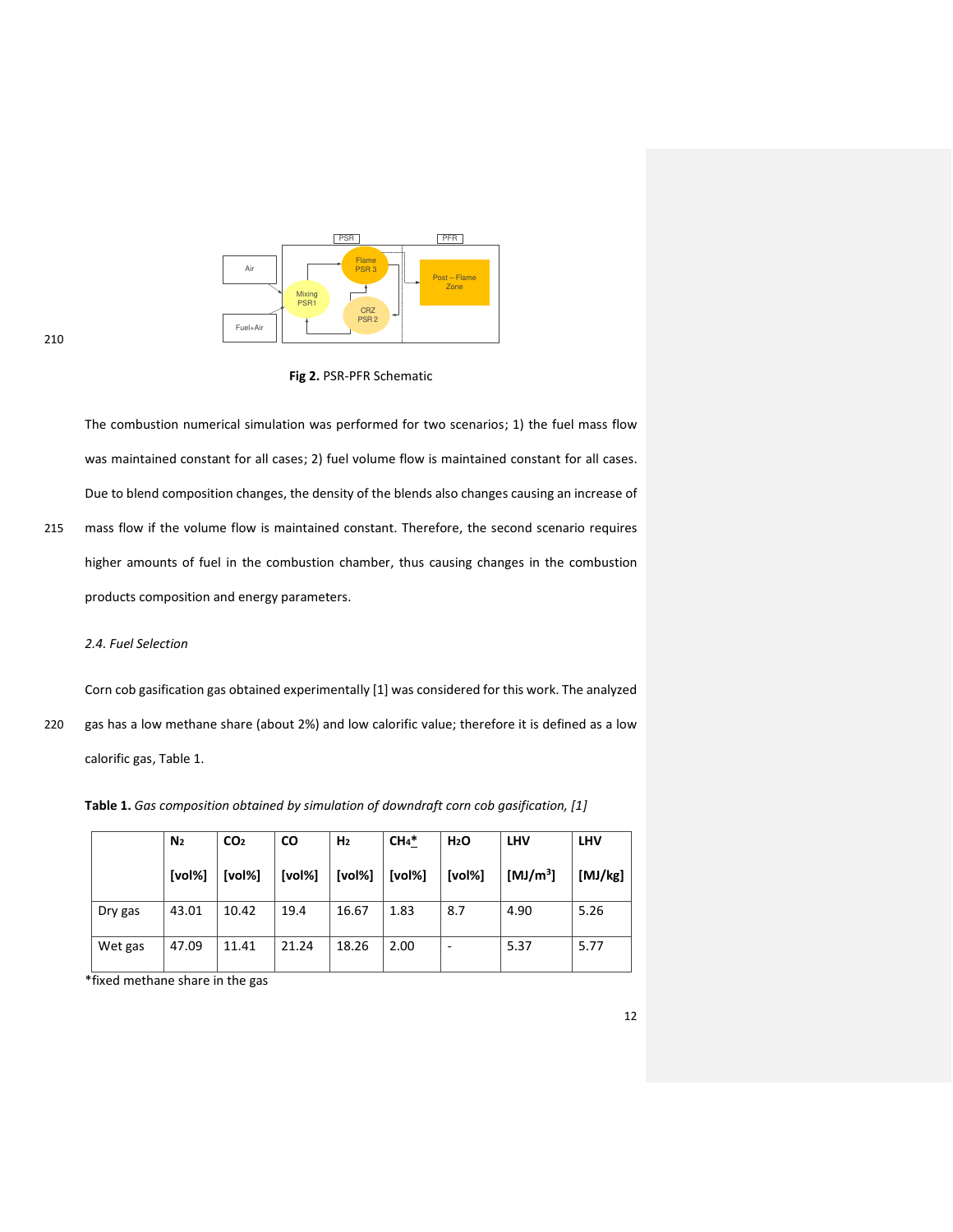Analyses of the pure corn cob gasification gas characteristics showed that the Wobbe Index (WI) 225 difference with methane is above 80%. According to Rowen [26], for WI differences above 50%, implementation of alternative gases in conventional gas turbine plants would be possible only through co-firing with natural gas. Thus, for co-firing analyses, five fuel blends with different corn cob gas ratios were defined: from Case 1 (pure natural gas) to Case 5 (with 40% of corn cob gasification gas), with increments of 10% between cases. Two complementary analyses were 230 carried out, as initial CHEMKIN-PRO results would be fed into the gas turbine model to determine the thermodynamic parameters of the use of corn cob gasification gas in an industrially correlated gas turbine. Matrix of the corn cob combustion tests is given in table 2.

| Case           | Scenario 1        |                  |           | Scenario 2        |                  |           | Pressure |       |             |             |
|----------------|-------------------|------------------|-----------|-------------------|------------------|-----------|----------|-------|-------------|-------------|
|                | m <sub>fuel</sub> | $m_{\text{air}}$ | ER        | m <sub>fuel</sub> | $m_{\text{air}}$ | ER        | Pfuel    | Pair  | Pcombustion | Mair stoch. |
|                | [kg/s]            | [kg/s]           | $[\cdot]$ | [kg/s]            | [kg/s]           | $[\cdot]$ | [bar]    | [bar] | [bar]       | [kg/s]      |
| 1              | 0.29              | 14.47            | 0.89      | 0.29              | 14.47            | 0.89      | 11.22    | 9.69  | 9.69        | 16.2        |
| $\overline{2}$ | 0.29              | 14.47            | 0.78      | 0.30              | 14.47            | 0.81      | 11.22    | 9.69  | 9.69        | 14.2        |
| 3              | 0.29              | 14.47            | 0.68      | 0.31              | 14.47            | 0.73      | 11.22    | 9.69  | 9.69        | 12.3        |
| 4              | 0.29              | 14.47            | 0.58      | 0.32              | 14.47            | 0.65      | 11.22    | 9.69  | 9.69        | 10.6        |
| 5              | 0.29              | 14.47            | 0.49      | 0.33              | 14.47            | 0.57      | 11.22    | 9.69  | 9.69        | 8.9         |

**Tabel 2.** *Parameters at the combustion chamber inlet* 

235

*2.5. Types of Manifold Injection*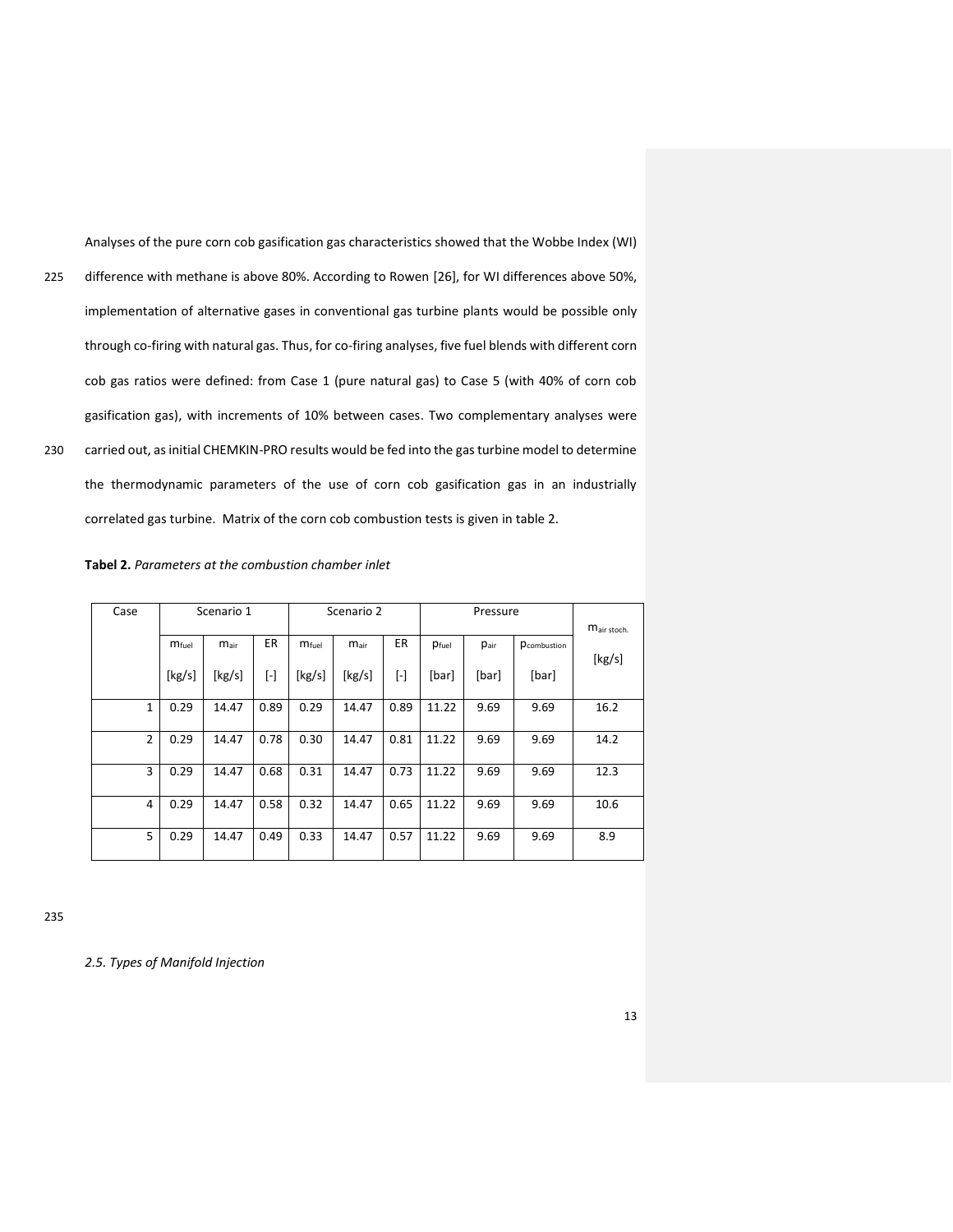There are various types of manifold injection systems in these gas turbines. Each of them has different purposes for various flow rate applications. As the Wobbe Index of corn cob gasification gas is so different to natural gas, the rational of using a different manifold was evident. This is a 240 point that will be evaluated through the following sections. The configuration of a multiple fuel system related to the calorific value of gas fuel is analyzed in [26], where the following configurations are analyzed: single manifold (Fig. 3), dual manifold (Fig. 4), and separate gas

systems (Fig. 5). A single manifold fuel system is a standard fuel system in gas turbines designed for one type of fuel with a Wobbe Index difference ranging ~5% [26] when compared to natural 245 gas, or 10% according to [27].



**Fig 3.** Single manifold fuel system for application of one type of fuel [36]

If the Wobbe Index difference is in a range from 5% (or 10%) to 25% it is necessary to apply dual manifold fuel systems [26]. In dual manifold fuel systems, each nozzle has two passageways for the gaseous fuels, Fig. 4 [36]. The first passageway leads to the primary nozzle area, through which gas will pass all the time. The second passageway leads to a secondary nozzle, which is 250 separated from the primary nozzle area by a transfer valve, which can be opened in case of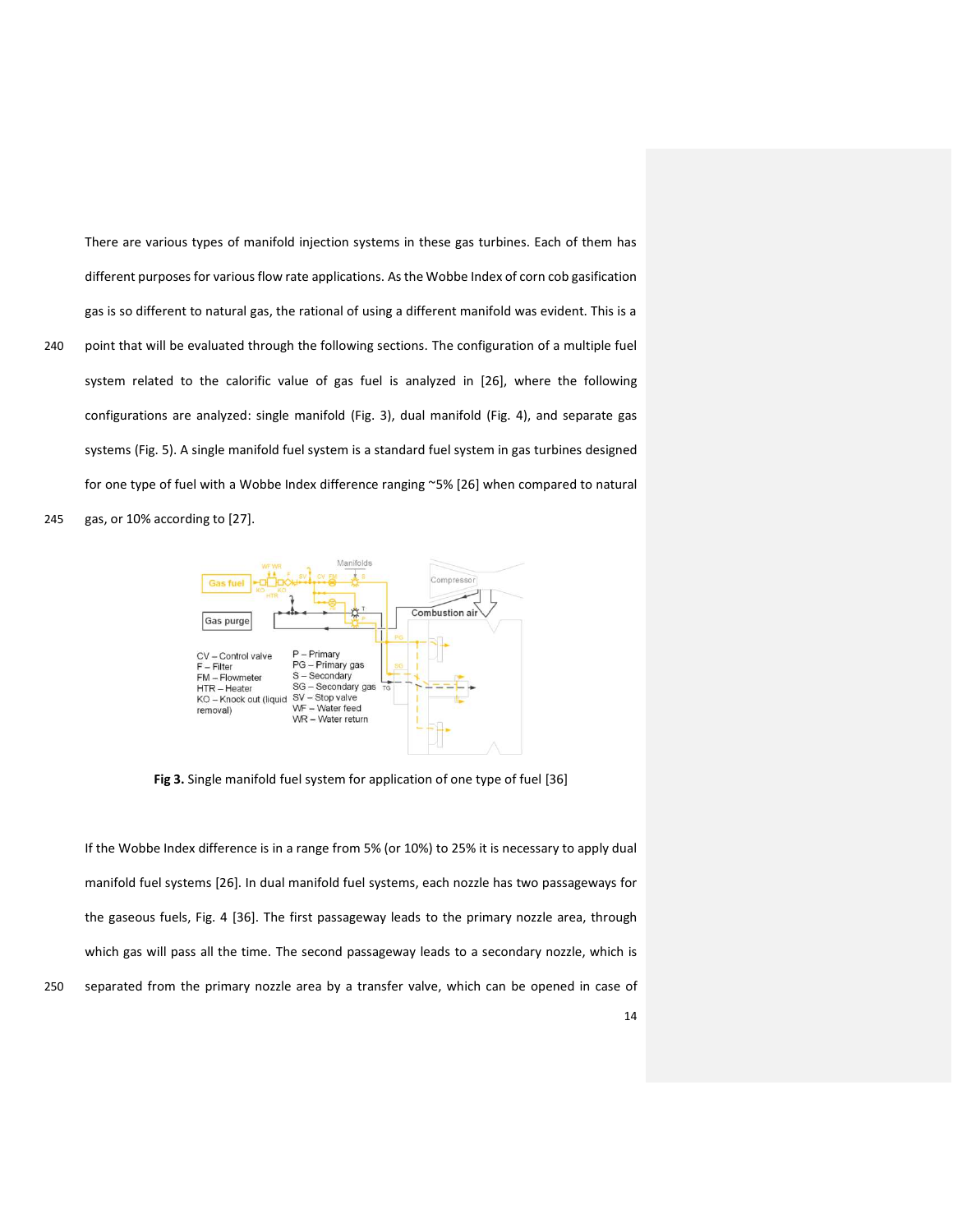reaching the upper limit value of the pressure ratio in the primary nozzle area; allowing additional fuel flows to pass through the secondary nozzle. The primary nozzle orifice is usually on the face of the nozzle, while the secondary nozzle is set in the swirler [26].



**Fig 4.** Dual manifold fuel system with steam injection, [36]

If the Wobbe Index difference is in a range from 25% to 50% it is possible to employ dual manifold 255 fuel systems or separate gas systems [26]. To determinate which one, it is necessary to analyze other limitation criteria such as the fuel system propulsion. The maximum permissible value of fuel velocity is 20 m/s [37].

Finally, If the Wobbe Index difference is higher than 50% it is necessary to use separate gas systems, Fig. 5 [36]. According to Rowen [26], the need to separate the fuel systems arises from 260 the variation of the Wobbe Indices which exceeds the turn down ratio capability of a single manifold fuel system. The transfer valve which connects two separate manifolds is necessary to provide combinations of fuel nozzle orifice areas with great Wobbe Index variances.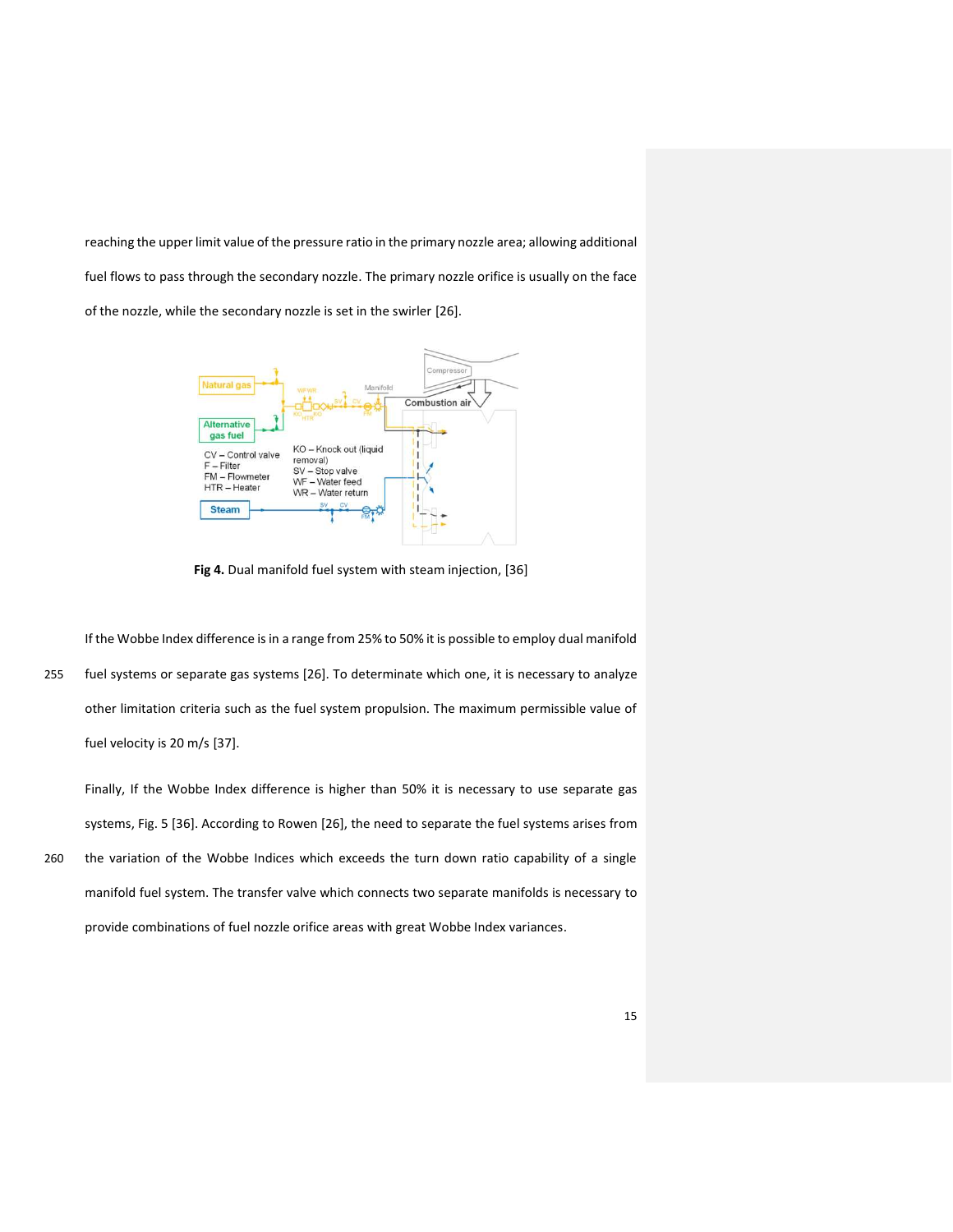

**Fig 5.** Separate gas fuel systems with steam injection, [36]

Thus, this work seeks to define the thermodynamic parameters of these blends and determine the hardware changes needed to run corn cob gasification gases at this great variety of 265 conditions, thus giving users enough information to consider the use of these blends.

## **3. Results and Discussion**

## *3.1. Reaction modelling*

Increase of corn cob gas share in the fuel mixture decreases the adiabatic temperature ~7% for

10% of corn cob gas share in the first scenario, while in the second scenario the decrease is ~5,6%,

270 Fig. 6.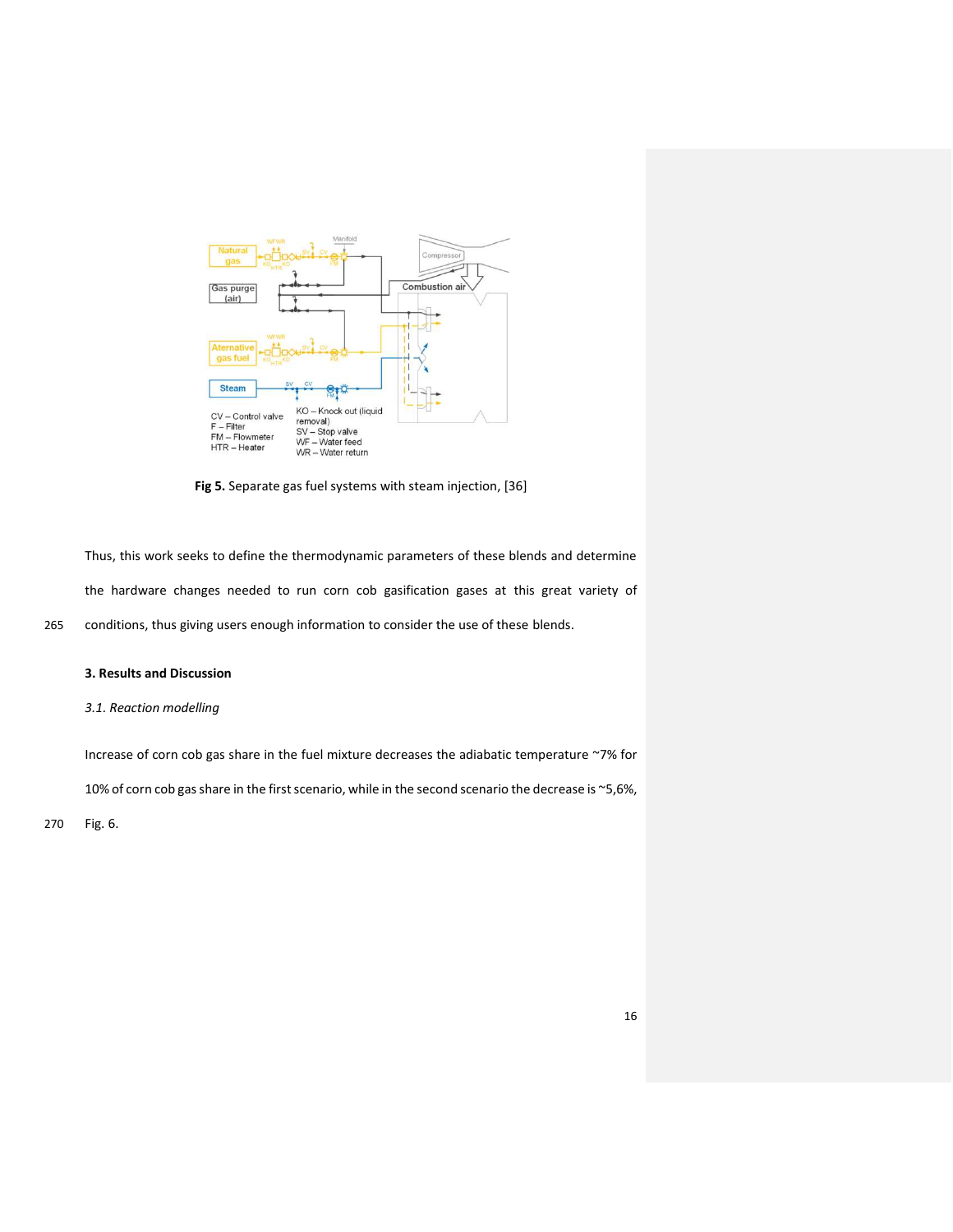

**Fig 6.** Variation of adiabatic combustion temperature as function of fuel blend composition for the considered scenarios with constant mass and volume fuel flows, respectively.

For the analyses of the combustion products composition, impacts on the specific heating values and the parameters of energy transformation in the gas turbine power plant, changes of the following gases in the combustion products were analyzed: oxygen, water vapor, carbon dioxide and nitrogen, Fig. 7.-10. This is in accordance with applied calculation of the combustion products 275 specific heats [17].

The oxygen share in the combustion products has increased with increase of the corn cob gasification gas share due to the large amounts of oxygen in the gasification gas, Fig. 7. On the other hand, water vapor share has decreased with increase of the corn cob gasification gas share, Fig. 8, consequence of the decrease of hydrocarbons in the reactants.

280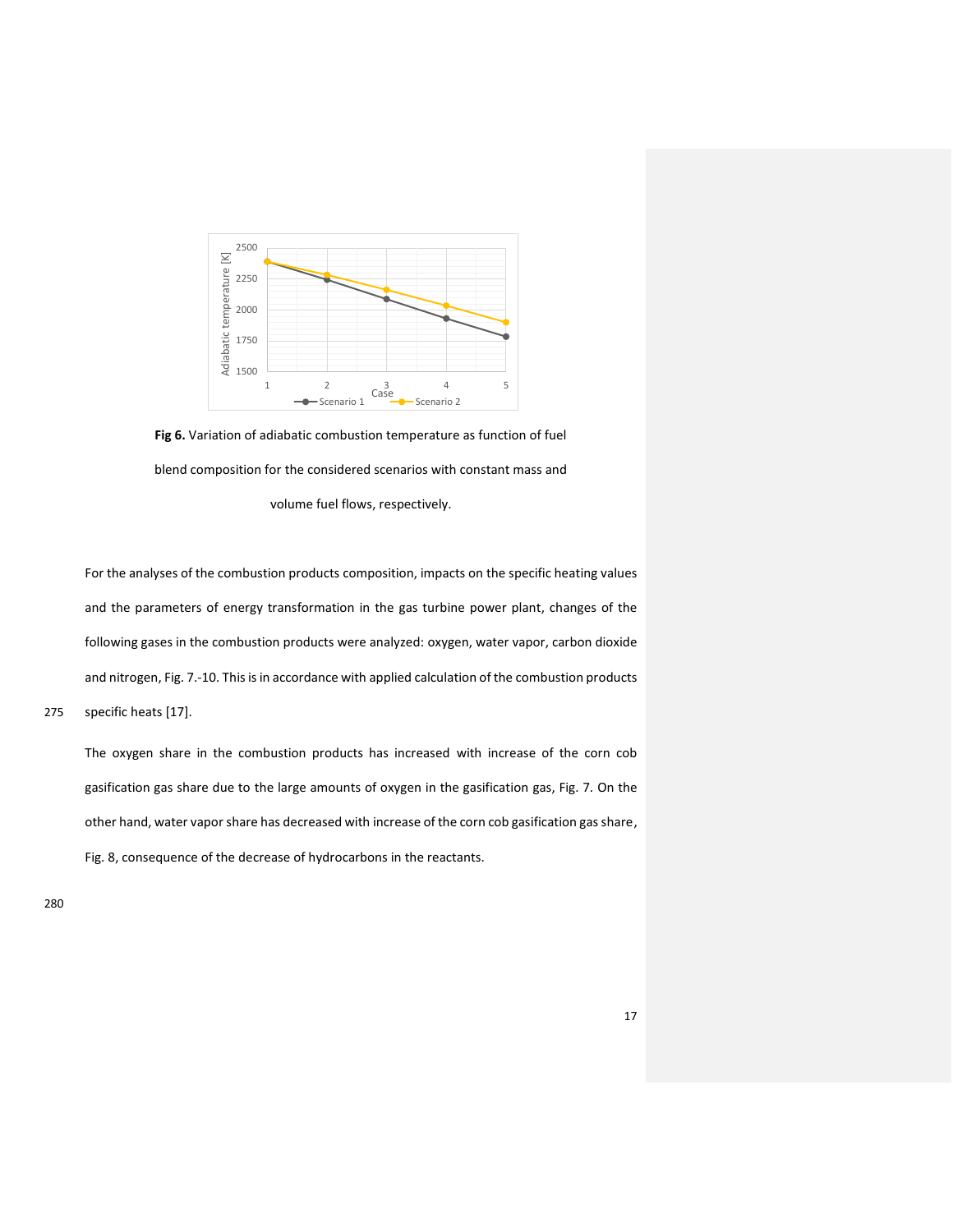

75

**Fig 7.** Variation of oxygen share in the combustion products as function of fuel blend composition for the considered scenarios with constant mass and volume fuel flows, respectively.

**Fig 8.** Variation of steam share in the combustion products as function of fuel blend composition for the considered scenarios with constant mass and volume fuel flows,

respectively.







**Fig 10.** Variation of nitrogen share in the combustion products as function of fuel blend

composition for the considered scenarios with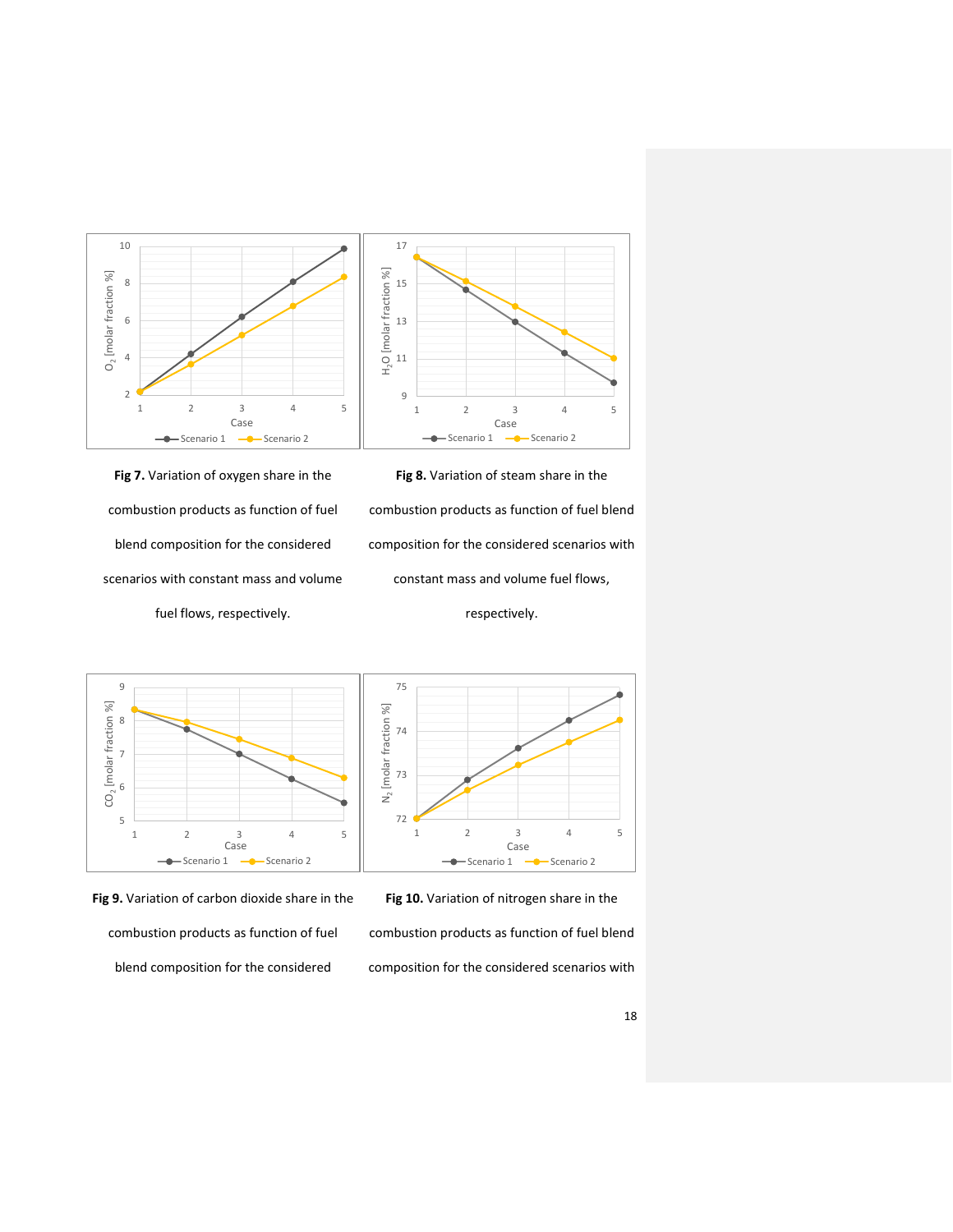scenarios with constant mass and volume fuel flows, respectively.

constant mass and volume fuel flows,

respectively.

Carbon dioxide in the combustion products has decreased with an increase of the corn cob gasification gas share, due to large amounts of oxygen and low levels of methane in the gasification gas, Fig. 9. The nitrogen share in the combustion products has also increased, as 285 expected, with the increase of the corn cob gasification gas share due to the large amount of nitrogen in the gasification gas, Fig. 10.

### *3.2. Gas turbine simulation*

To define possibilities for the use of corn cob gasification gas in gas turbines, the two previously discussed scenarios with 5 different cases were analyzed. In both scenarios fuel flows are defined 290 according to the first analyzed case where pure natural gas is combusted.

Gas turbine plant parameters when co – firing of corn cob gas and natural gas is applied are calculated using the previously discussed mathematical simulation model [17]. The calculated indicators of energy transformation in the gas turbine plant are: supplied heat, power, gas turbine plant efficiency and turbine outlet temperature.

295 In both analyzed scenarios the supplied heat decreases with an increase of corn cob gasification gas in the fuel blend due to a decrease of low heating value of the fuel mixture, Fig. 11. Decrease of supplied heat is lower in the second scenario, when constant volume flows of fuel and air are applied, especially for cases with higher corn cob gas share in the fuel blend. For example, in case 5, supplied heat values in scenario 2 are about 13% higher than in scenario 1.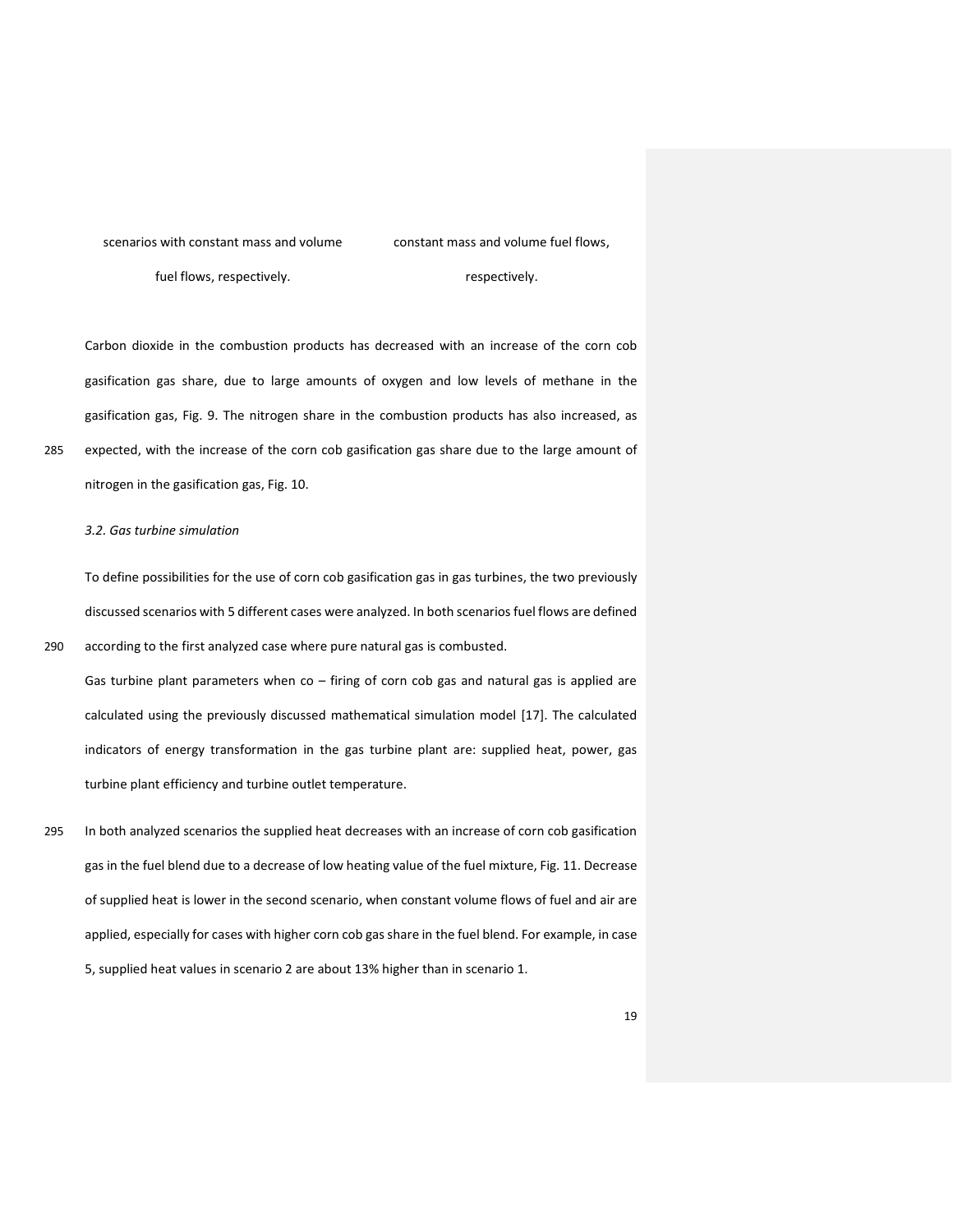300 Power production is also decreased by increasing corn cob gasification gas share, effect caused by the decrease of the low heating value of the applied fuel, Fig. 12. Decrease of power is lower in the second scenario, especially for cases with higher corn cob gas share in the fuel blend. For example, in case 4, the produced power in scenario 2 is 15,4% higher than in scenario 1, while for case 5 the difference between both scenarios is ~22%.



**Fig 11.** Variation of supplied heat as function of fuel blend composition for the considered scenarios with constant mass and volume fuel flows, respectively.

**Fig 12.** Variation of produced power as function of fuel blend composition for the considered scenarios with constant mass and volume fuel flows, respectively.

 $\frac{3}{2}$ 

305

The difference in gas turbine plant efficiency values for analyzed scenarios is significant. As shown in Fig. 13, if mass flows of fuel and air are kept constant, efficiency is significantly decreased due to an increase of corn cob gas in the fuel blend. The efficiency decrease is mainly caused by the decrease of fuel energy content and the change of combustion products density, while in the 310 second scenario, when fuel and air volume flows are kept constant the efficiency of the gas

20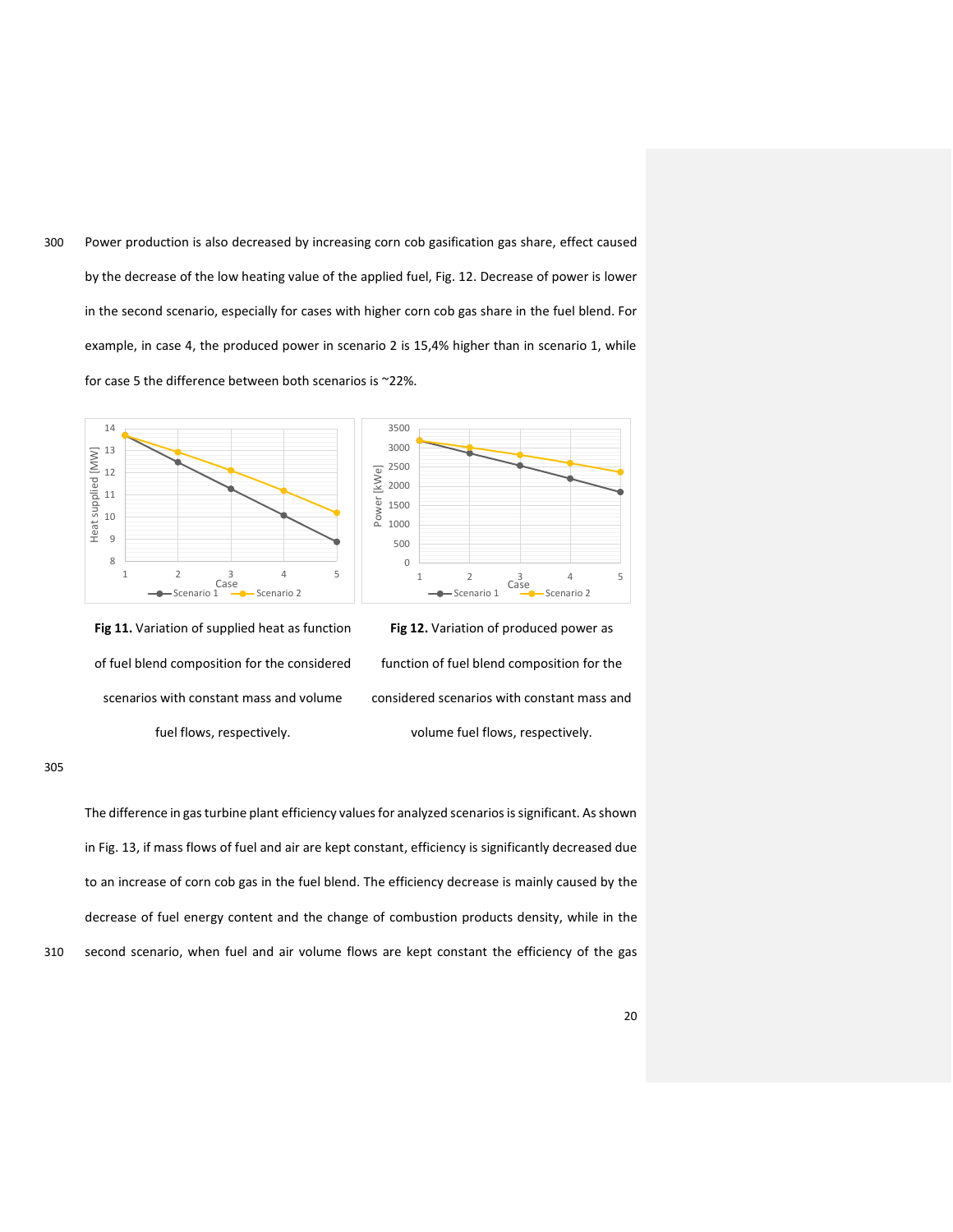turbine plant is almost constant. Higher values of plant efficiency in scenario 2 are caused by

higher amounts of fed fuel, compared to scenario 1.





**Fig 13.** Variation of gas turbine plant efficiency as function of fuel blend composition for the considered scenarios with constant mass and volume fuel flows, respectively.

**Fig 14.** Variation of produced power as function of fuel blend composition for the considered scenarios with constant mass and volume fuel flows, respectively.

The decrease of combustion products temperature at the turbine exhaust with an increase of 315 corn cob gas in the fuel blend is caused by lower heating value of the applied fuel and decreased turbine inlet temperature. Temperature decrease due to changes of fuel composition is lower for the second scenario, as shown in Fig. 14. When volumetric flows are kept constant, the exhaust turbine temperature is 5.2% higher for case 5 in the second scenario compared to the first scenario.

21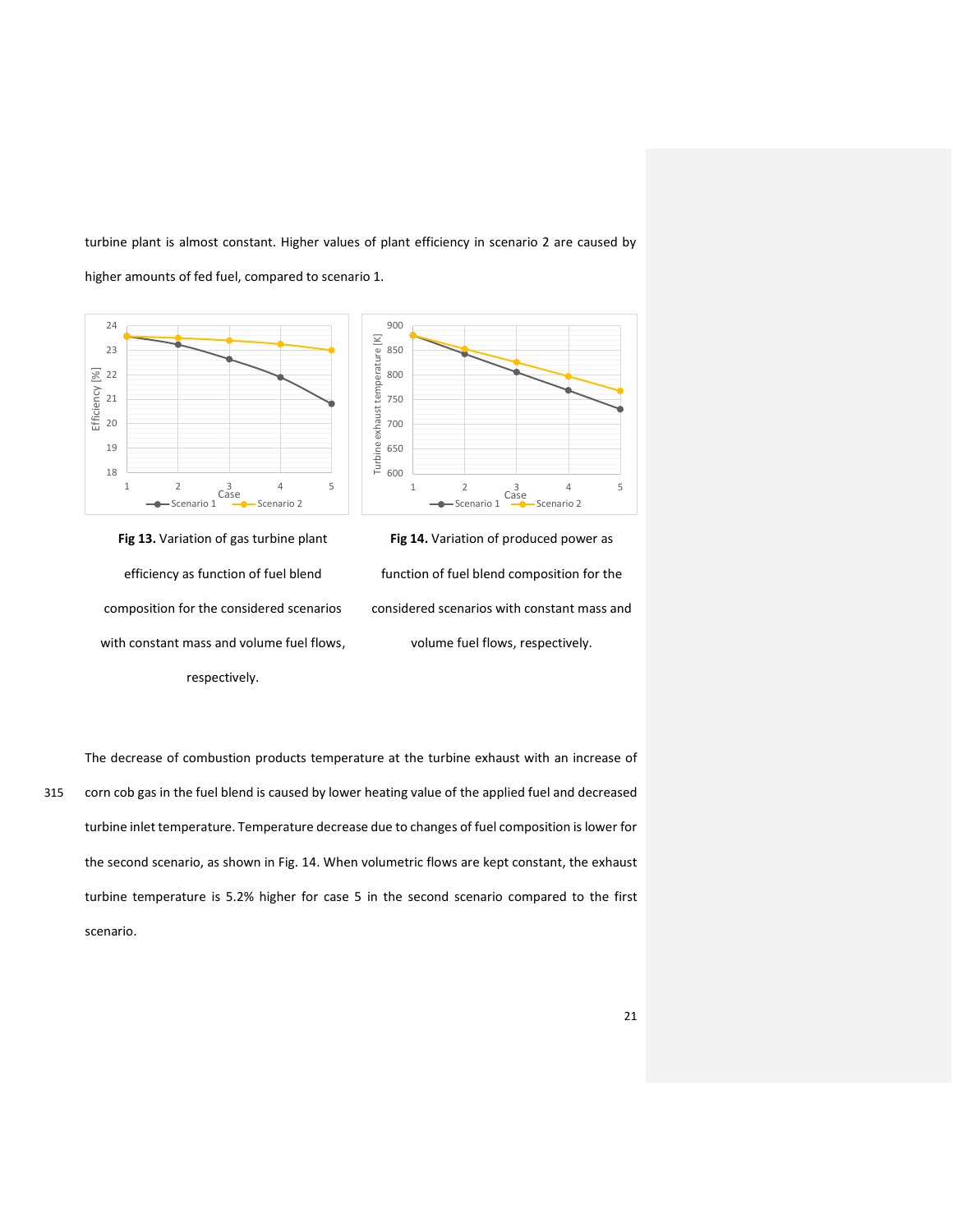320 Results of the gas turbine show that actual flows of combustion products at the analysed turbine stage inlet are lower than the maximum possible flow rate for each analysed case, calculations obtained using equation (9), Fig. 15.



**Fig 15.** Results of gas turbine flow analyses for the considered scenarios with constant mass and 325 volume fuel flows, respectively, compared to the maximum mass flows through the gas turbine Wobbe Index difference analyses, Fig. 16, show that a standard single manifold fuel system can be applied for cases 1 and 2 without modifications, since WI difference values are lower than 10% [27]. For cases 3, 4 and 5 WI the difference is higher than 10% and lower than 50%; therefore, it is necessary to modify the fuel system to dual manifold system [26]. Results of the fuel system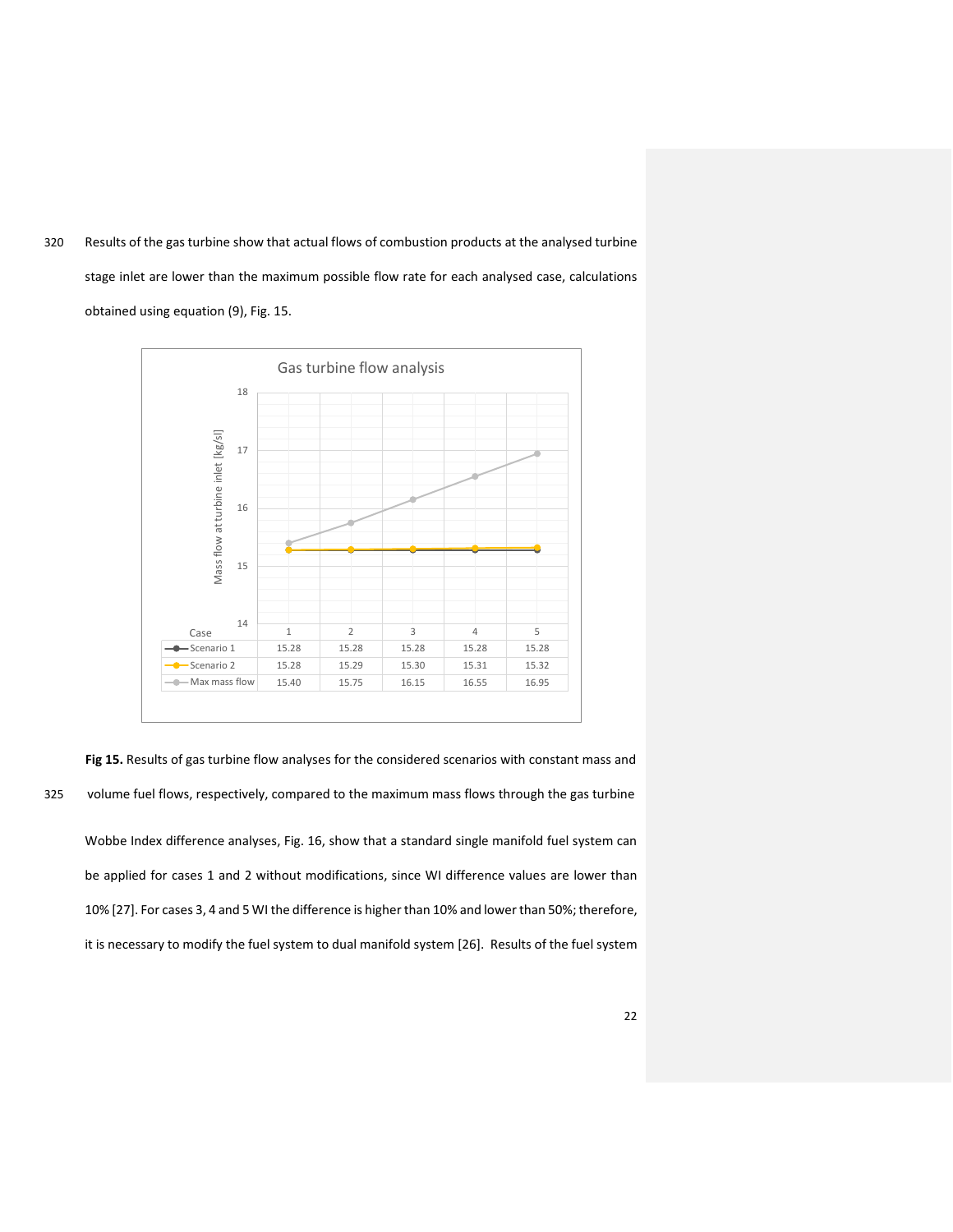330 propulsion analysis show that fuel velocity for all cases is lower than the maximum permissible value of 20 m/s [37], Fig. 14; therefore, application of separate fuel systems is not necessary [25].

Therefore, fuel system modifications are not necessary using this fuel at the analyzed conditions for cases 1 and 2, in both considered scenarios. On the other hand, for cases 3, 4 and 5 it is recommended to upgrade the fuel system to dual manifold system regarding its pressure at the 335 fuel nozzles [26]. Fuel flows used in the calculations for scenario 1 and 2 for all 5 analyzed cases could be applied via single manifold and dual manifold system according to Rowen [26], considering that a scenario 2 with volume flow is kept constant, thus increasing the thermodynamic parameters of the gas turbine system. According to the results of the gas turbine propulsion analysis, modifications are not necessary.



**Fig 16.** Variation of WI difference for the

considered cases

**Fig 17.** Variation of fuel velocity as a function of fuel blend composition for the considered scenarios with constant mass and volume fuel

flows, respectively.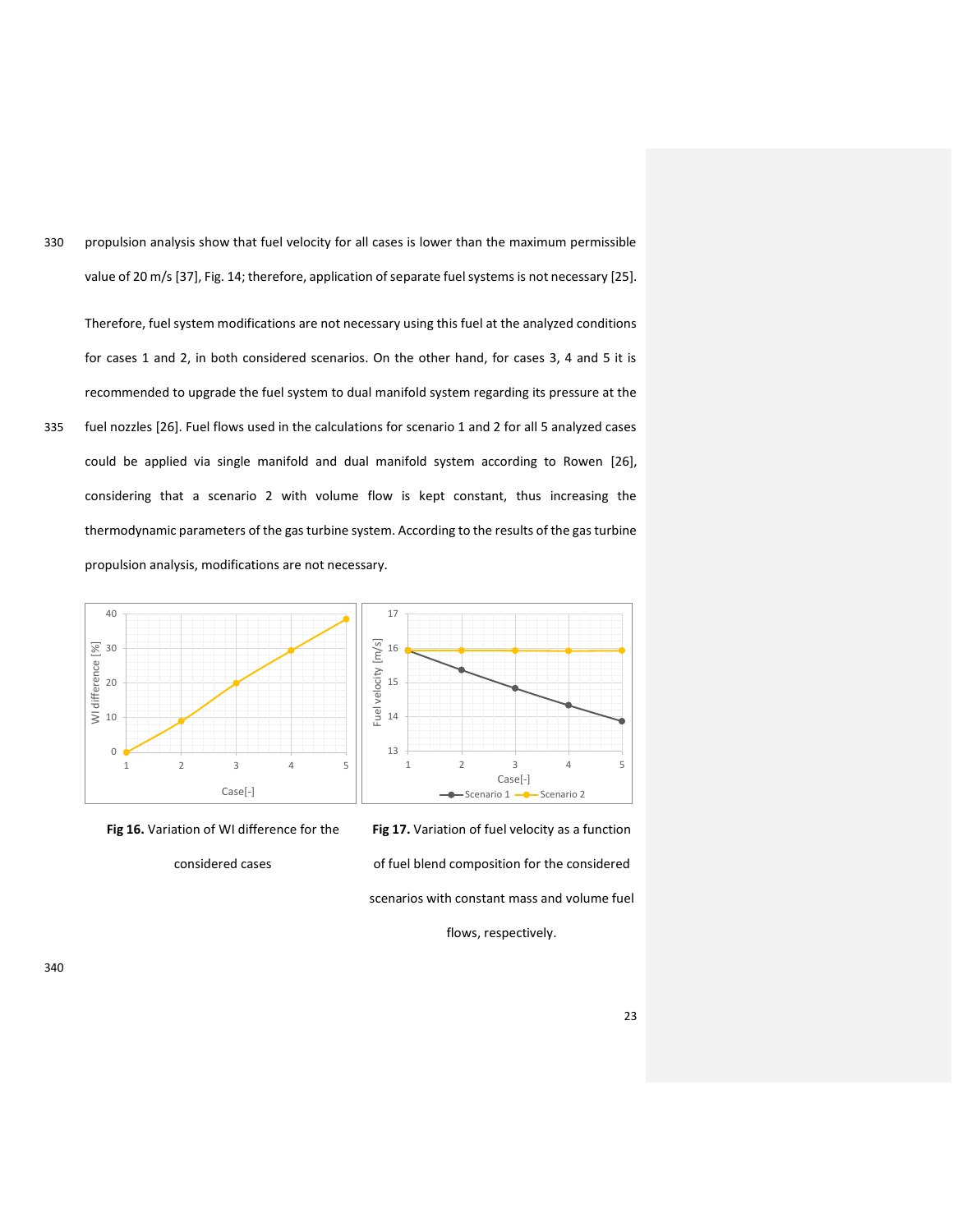## *3.3. NOx emissions*

The emission analysis has been performed to determine the affect of fuel change to NOx values. Both considered scenarios, constant mass and volume fuel flow, have been analysed for all five cases, from pure natural gas to 40% corn cob gasification gas in the fuel blend. For the analysis 345 NO and NO<sub>2</sub> were considered. Chemkin PRO results of the combustion products, Fig. 18. and 19. respectively, show decrease of both NO and NO<sub>2</sub> values with increase of corn cob gas in the fuel blend. For every increase of 10% of corn cob gas in the fuel blend, NO values decrease for about 75% in scenario 1, and about 66% in scenario 2. NO2 values decrease for about 60% in scenario 1, and about 52% in the scenario 2, for every 10% increase of corn cob gas share in the fuel blend.



**Fig 18.** Variation of NO as a function of fuel blend composition for the considered scenarios with constant mass and volume fuel flows, respectively.

0.00 0.01 0.02 0.03 0.04 0.05 0.06 0.07 0.08 1 2 3 4 5<br>Case [-]<br>**-**Scenario 1 - Scenario 2 NO2 [x10-3 %mol]

**Fig 19.** Variation of fuel velocity as a function of fuel blend composition for the considered scenarios with constant mass and volume fuel flows, respectively.

350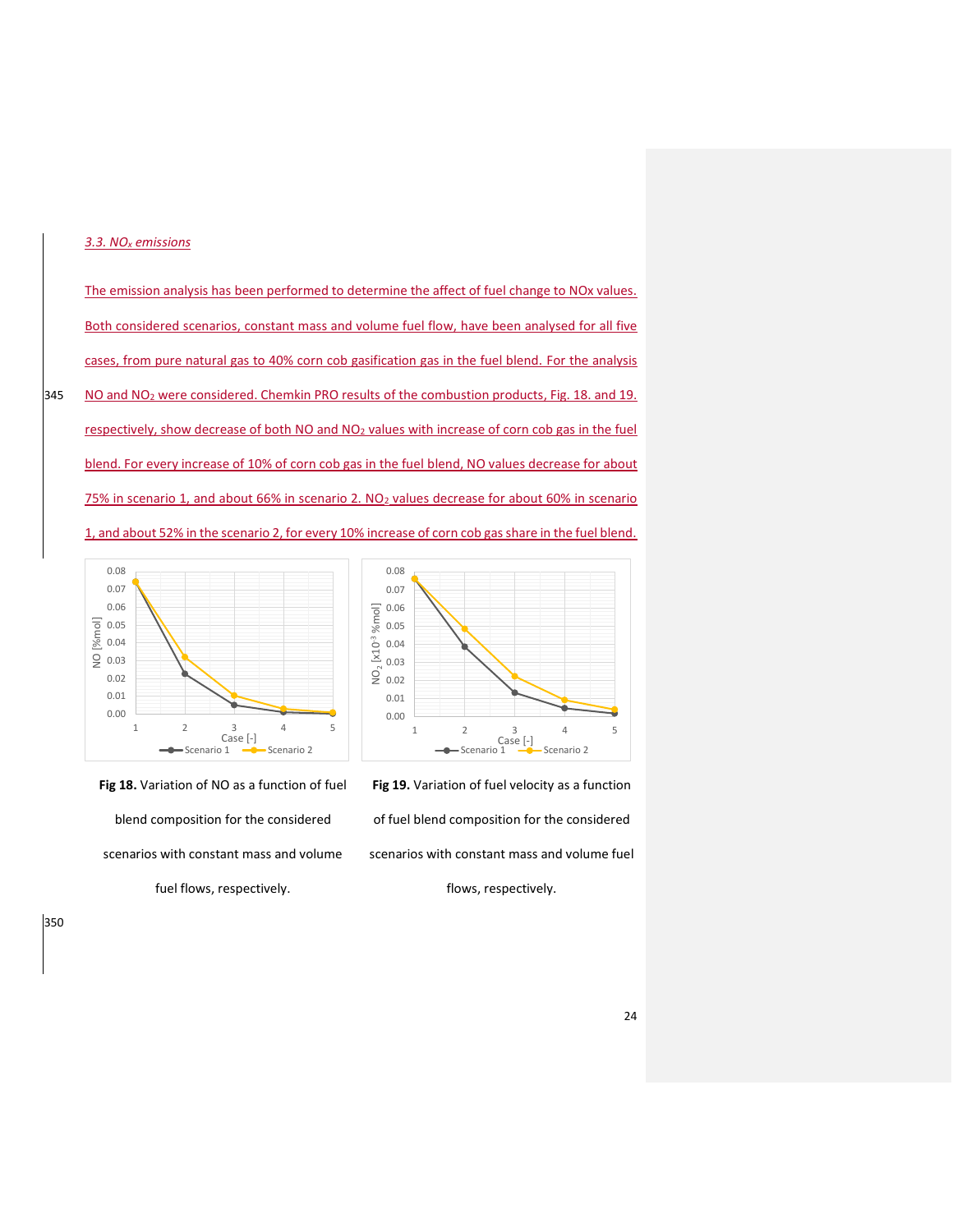#### **4. Conclusions**

turbine power plants, with the purpose of reducing fossil fuels consumption and increase of 355 alternative fuels share for energy balance. A fuel quality impact analysis has been done for corn cob gasification gas. The analyzed gas is defined as low calorific gas, without potential of being implemented in gas turbine plant by itself. Implementation requires co-firing with natural gas. Numerical simulations were performed for two scenarios, for fuel blends with different corn cob gas ratios from pure natural gas to fuel blend with 40% of corn cob gasification gas, with 360 increments of 10% between cases, with constant fuel mass flow and constant fuel volume flow, respectively. Results of reaction modelling show decrease of the adiabatic temperature ~7% for 10% of corn cob gas share in the first scenario, while in the second scenario the decrease is ~5,6%. The oxygen and nitrogen share in the combustion products has increased, while water vapor and carbon dioxide has decreased with an increase of the corn cob gasification gas share. Gas turbine 365 simulation results show significant decrease in the analyzed parameters with the increase of corn cob gas share in the fuel mixture. On the other hand, parameter values increase in the second scenario with an increase of the amount of fuel introduced into the gas chamber. Thus, this scenario is the one recommended for implementation of this gas. Moreover, fuel system modifications are not necessary using this fuel at the analyzed conditions for cases 1 and 2, in 370 both considered scenarios, with maximal corn cob gasification share of 10%. On the other hand, for cases 3, 4 and 5,with corn cob gasification gas share 20%, 30% and 40% respectively, it is recommended to upgrade the fuel system to dual manifold system regarding Wobbe Index differences, which would allow co-firing up to 40% of corn cob gasification gas in the fuel blend.

This study focuses on the implementation of biomass gasification gas into conventional gas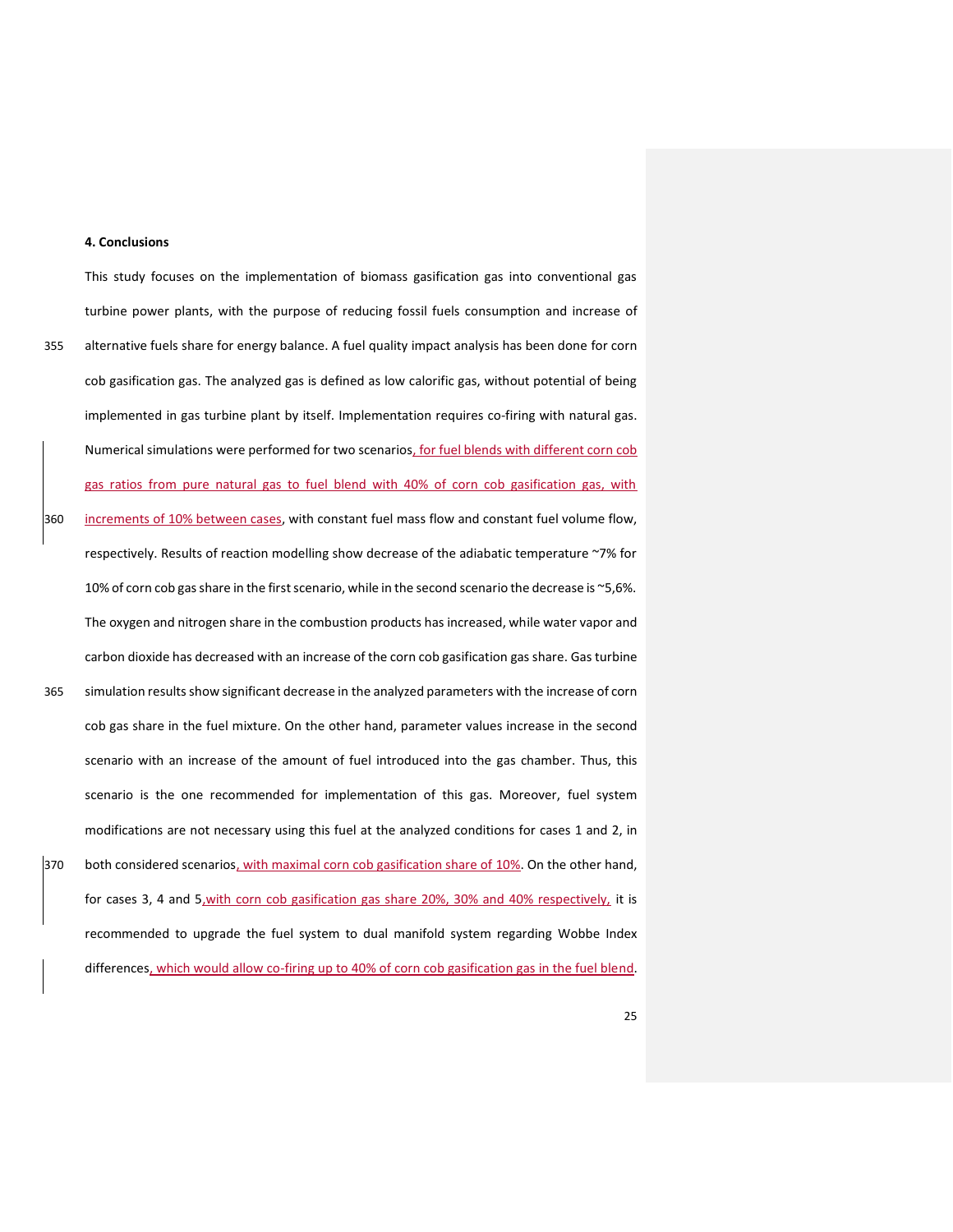Results of gas turbine propulsion analyses show that actual flows of combustion products at the 375 entrance of the analysed turbine stage are lower than the maximum permissible flow rate for each analysed case, therefore modification of gas turbine are not necessary. Further analysis should be performed in direction of increasing the supplied heat by increasing the fuel mass flow in order to achieve maximal efficiency with fuel blends with lower heating values (with 30% and 40% corn cob gas share).

#### 380 **Acknowledges**

This work is done within the project entitled "The Development of a CHP Demonstration Plant with Biomass Gasification" (Project No. 33049), partially financed by the Ministry of Education, Science and Technological Development of the Republic of Serbia.

## **References**

- 385 [1] G. Jankes et al, Biomass gasification annual report, Faculty of technical sciences and Mechanical faculty, Serbia (2009)
	- [2] S.K. Sansaniwala, K. Pala, M.A. Rosenb, S.K. Tyagia, Recent advances in the development of biomass gasification technology: A comprehensive review, Renewable and Sustainable Energy Reviews 72 (2017) 363 – 384.
- 390 [3] A. Walter, J. Llagostera, Feasibility analysis of co-fired combined-cycles using biomass-derived gas and natural gas, Energy Conversion and Management 48 (2007) 2888–2896.
	- [4] K. Liu, V. Sanderson, The influence of changes in fuel calorific value to combustion performance for Siemens SGT-300 dry low emission combustion system, Fuel 103 (2013) 239- 246.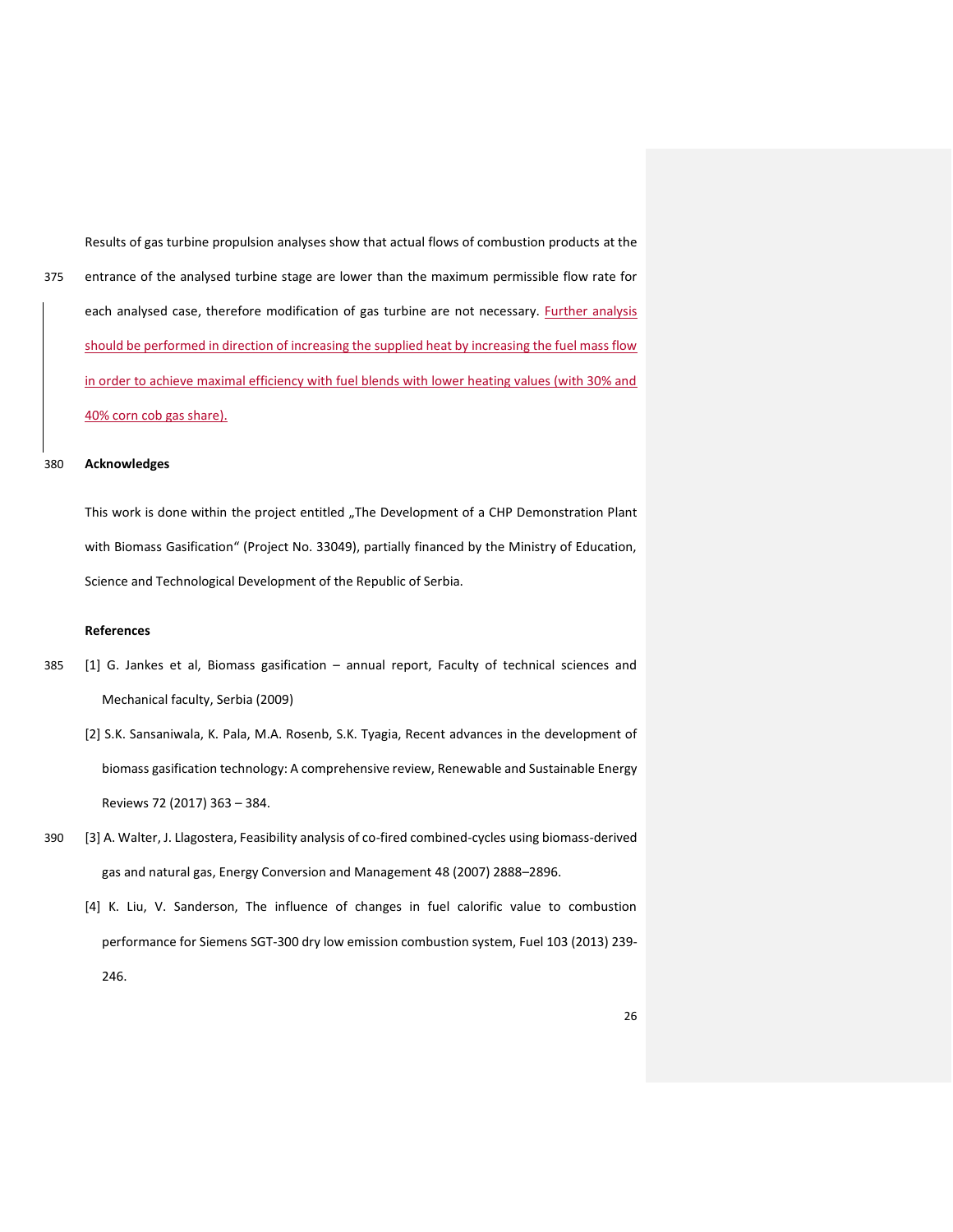- 395 [5] A. Moharamian et al, A comparative thermoeconomic evaluation of three biomass and biomass-natural gas fired combined cycles using organic Rankine cycles, Journal of Cleaner Production 161 (2017) 524 – 544.
	- [6] P. Mondal et al, Exergo-economic analysis of a 1-MW biomass-based combined cycle plant with externally fired gas turbine cycle and supercritical organic Rankine cycle, Clean Techn
- 400 Environ Policy 19 (2017) 1475 1486.
	- [7] M. Guteša et al, Energy and economic effects of CHP with combined technologies of corn cobs gasification and gas turbines, Thermal Science 20 (2016) 343 – 354.
	- [8] C.E. Neilson, LM2500 Gas Turbine Modifications for Biomass Fuel Operation, Biomass and Bioenergy, Pergamon 15 (2010) 269-273.
- 405 [9] A. Franco, N. Giannini, Perspectives for the use of biomass as fuel in combined cycle power plants, International Journal of Thermal Science 44 (2005) 163–177.
	- [10] A. Datta, S. Mondal, S.D. Gupta, Perspectives for the direct firing of biomass as a supplementary fuel in combined cycle power plants, International Journal of Energy Resources 32 (2008) 1241–1257.
- 410 [11] A. Bhattacharya, D. Manna, B. Paul, A. Datta, Biomass integrated gasification combined cycle power generation with supplementary biomass firing: energy and exergy based performance analysis, Energy 36 (2011) 2599–2610.
	- [12] D.W. Kang, T.S. Kim, K.B. Hur, J.K. Park, The effect of firing biogas on the performance and operating characteristics of simple and recuperative cycle gas turbine combined heat and
- 415 power systems, Applied Energy, Elsevier 93 (2012) 215-228.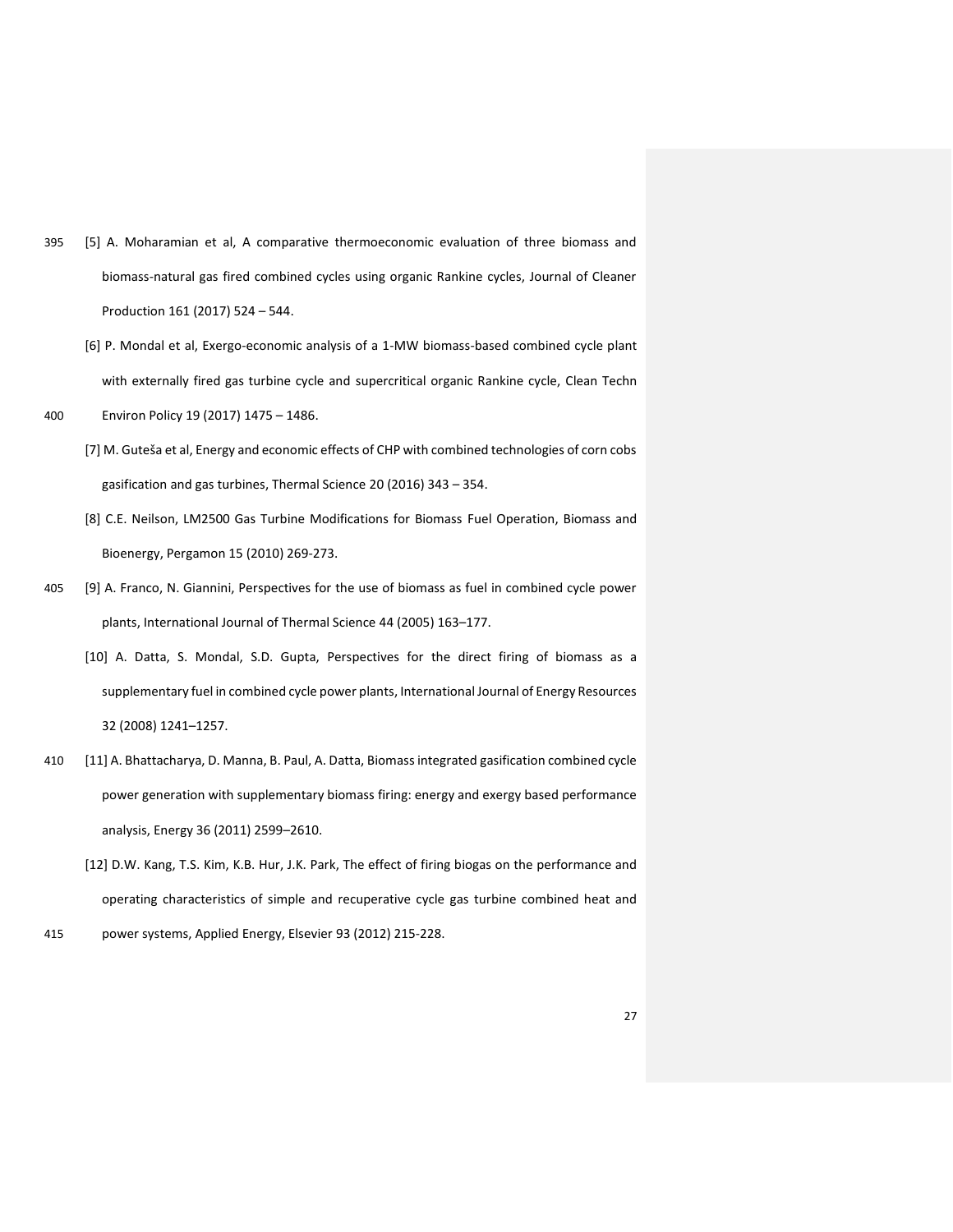- [13] M. Rodrigues, A. Walter, A. Faaij, Co-firing of natural gas and biomass gas in biomass integrated gasification/combined cycle systems, Energy 28 (2003) 1115–1131.
- [14] B. Adouane, P. Hoppesteyn, W. de Jong, M. van der Wel, K.R.G Hein, H. Spielthoff, Gas turbine combustor for biomass derived LCV gas, a first approach towards fuel-NOx modelling
- 420 and experimental validation, Applied Thermal Engineering 22 (2002) 959–970.
	- [15] M. Guteša, A. Al-Doboon, A. Valera-Medina, N. Syred and P. Bowen, CARSOXY (CO2-Argon-Steam-OxyFuel) Combustion in Gas Turbines for CCS Systems, 55<sup>th</sup> AIAA SciTech Forum", ref. AIAA2017-1608 (2017) DOI: 10.2514/6.2017-1608

[16] A. Al-Doboon, M. Gutesa, A. Valera-Medina, N. Syred, J.-H. Ng, C.T. Chong, CO2-argon-steam

- 425 oxy-fuel (CARSOXY) combustion for CCS inert gas atmospheres in gas turbines, Applied Thermal Engineering 122 (2017) 350 – 358.
	- [17] M. Guteša, The Numerical Simulation Model of Gas Turbine Facility for Biomass Gasification Gas Application, (PhD thesis), University of Novi Sad, Faculty of technical sciences, 754 pages, Author's reprint (2017) (in serbian)
- 430 [18] K.J. Müller, Grundzüge der Thermischen Turbomaschinen, Vorlesung, Institut für Thermische Turbomaschinen und Energieanlagen, Universität Wien (1991)

[19] Centrax, 2012, Technical Description, CX501-KB5 Generator Sets.

[20] M.M. Rahman et al, Thermodynamic performance analysis of gas-turbine power plant, International Journal of the Physical Sciences 6 (14) (2011), 3539 – 3550. DOI:

435 10.5897/IJPS11.272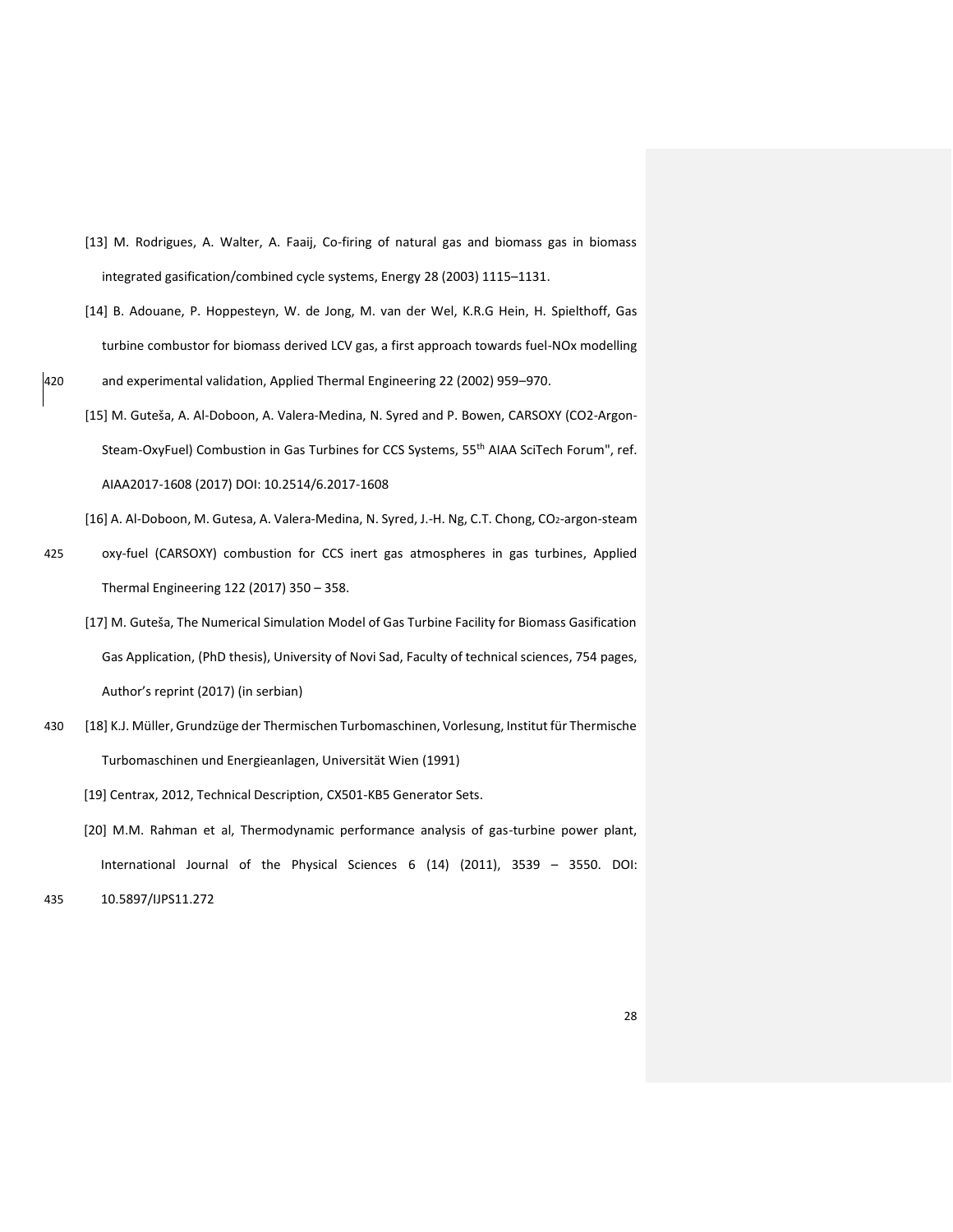- [21] N.A. Ali and A.Y. Abdalla, Modelling combined cycle performance at full and part loads, *HEFAT 2012 International Conference on Heat Transfer, Fluid Mechanics and Thermodynamics*, Malta (2012)
- [22] F. He, Z. Li, P. Liu, L. Maa, E.N. Pistikopoulos, Operation window and part-load performance 440 study of a syngas fired gas turbine, Applied Energy 89 (2012) 133-141.
	- [23] M. Rodrigues, A. Walter, A. Faaij, Performance evaluation of atmospheric biomass integrated gasifier combined cycle systems under different strategies for the use of low calorific gases, Energy Conversion and Management 48 (2007) 1289–1301.

[24] A. Bhattacharya, A. Datta, Effects of supplementary biomass firing on the performance of

- 445 combined cycle power generation: A comparison between NGCC and IGCC plants, Biomass and Bioenergy 54 (2013) 239-249.
	- [25] R. Chacartegui, D. Sánchez, J.M. Muñoz de Escalona, A. Muñoz, T. Sánchez, Gas and steam combined cycles for low calorific syngas fuels utilisation, Applied Energy 101 (2013) 81-92.

[26] W.I. Rowen, Design considerations for Gas Turbine Fuel Systems, GE Company 28 (1991) 1-

- [27] G.J. Meier et al., Development and Application of Industrial Gas Turbines for Medium-Btu Gaseous Fuels, Transaction of the ASME 108 (1986) 182-190.
- [28] A.G. Shmakov et al, Formation and consumption of NO in H2 + O2 + N2 flames doped with NO or NH3 at atmospheric pressure, Combustion and Flame 157 (2010) 556-565.
- 455 [29] C. Duynslaegher et al, Ammonia Combustion at Elevated Pressure and Temperature Conditions, Fuel 89 (2010) 3540-3545.

<sup>450</sup> 17.